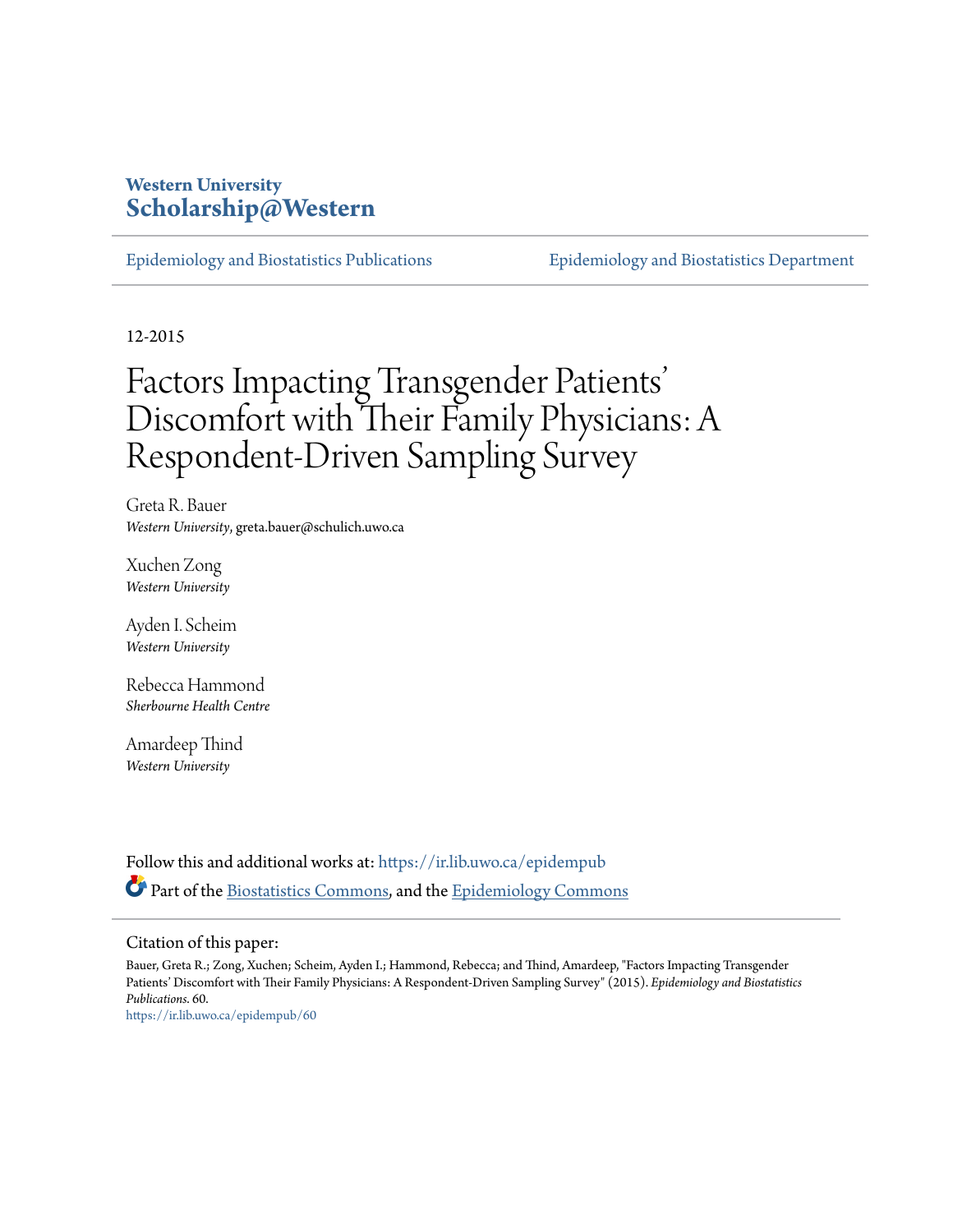

# **G** OPEN ACCESS

Citation: Bauer GR, Zong X, Scheim AI, Hammond R, Thind A (2015) Factors Impacting Transgender Patients' Discomfort with Their Family Physicians: A Respondent-Driven Sampling Survey. PLoS ONE 10 (12): e0145046. doi:10.1371/journal.pone.0145046

Editor: Jesse Lawton Clark, David Geffen School of Medicine at UCLA, UNITED STATES

Received: May 22, 2015

Accepted: November 29, 2015

Published: December 17, 2015

Copyright: © 2015 Bauer et al. This is an open access article distributed under the terms of the [Creative Commons Attribution License,](http://creativecommons.org/licenses/by/4.0/) which permits unrestricted use, distribution, and reproduction in any medium, provided the original author and source are credited.

Data Availability Statement: Because of a history of pathologizing research on transgender people in Ontario, wherein personal data had been used by a local institution in ways that the community considered highly problematic, this project required a long trust-building phase in order to make data collection possible. As part of that, we have promised that data will only be seen by members of our research team. This was in our letter of consent and is part of the Research Ethics Board requirements for this project. Therefore, we cannot place data in a data repository or make them freely available to others on request.

RESEARCH ARTICLE

# Factors Impacting Transgender Patients' Discomfort with Their Family Physicians: A Respondent-Driven Sampling Survey

Greta R. Bauer<sup>1</sup>\*, Xuchen Zong<sup>1</sup>, Ayden I. Scheim<sup>1</sup>, Rebecca Hammond<sup>2</sup>, Amardeep Thind<sup>1,3,4</sup>

1 Department of Epidemiology & Biostatistics, Schulich School of Medicine & Dentistry, The University of Western Ontario, London, Ontario, Canada, 2 Sherbourne Health Centre, Toronto, Canada, 3 Schulich Interfaculty Program in Public Health, The University of Western Ontario, London, Ontario, Canada, 4 Department of Family Medicine, Schulich School of Medicine & Dentistry, The University of Western Ontario, London, Ontario, Canada

\* Greta.bauer@schulich.uwo.ca

## Abstract

## **Background**

Representing approximately 0.5% of the population, transgender (trans) persons in Canada depend on family physicians for both general and transition-related care. However, physicians receive little to no training on this patient population, and trans patients are often profoundly uncomfortable and may avoid health care. This study examined factors associated with patient discomfort discussing trans health issues with a family physician in Ontario, Canada.

### Methods

433 trans people age 16 and over were surveyed using respondent-driven sampling for the Trans PULSE Project; 356 had a family physician. Weighted logistic regression models were fit to produce prevalence risk ratios (PRRs) via average marginal predictions, for transmasculine ( $n = 184$ ) and transfeminine ( $n = 172$ ) trans persons.

#### Results

Among the 83.1% (95% CI = 77.4, 88.9) of trans Ontarians who had a family physician, approximately half reported discomfort discussing trans health issues. 37.2% of transmasculine and 38.1% of transfeminine persons reported at least one trans-specific negative experience. In unadjusted analysis, sociodemographics did not predict discomfort, but those who planned to medically transition sex, but had not begun, were more likely to report discomfort (transmasculine: PRR =  $2.62$  (95% CI = 1.44, 4.77); transfeminine: PRR = 1.85 (95% CI = 1.08, 3.15)). Adjusted for other factors, greater perceived physician knowledge about trans issues was associated with reduced likelihood of discomfort, and previous trans-specific negative experiences with a family physician with increased discomfort. Transfeminine persons who reported three or more types of negative experiences were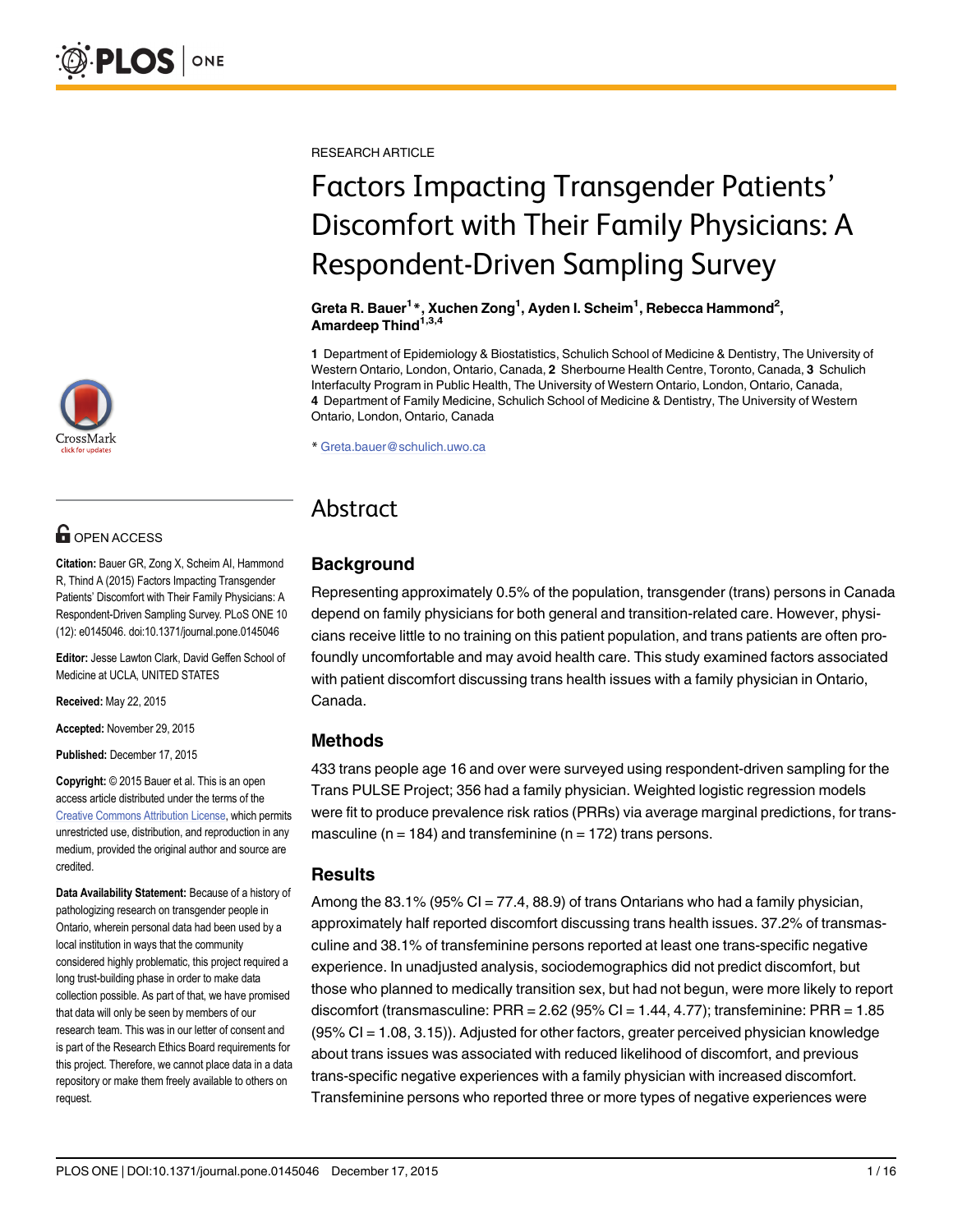<span id="page-2-0"></span>

Funding: This study was funded by an operating grant from the Canadian Institutes for Health Research, Institute of Gender and Health (Funding Reference #MOP-106478). Ayden Scheim's work was supported by Trudeau and Vanier Doctoral Awards. The funders had no role in study design, data collection and analysis, decision to publish, or preparation of the manuscript.

Competing Interests: The authors have declared that no competing interests exist.

2.26 times as likely, and transmasculine persons 1.61 times as likely, to report discomfort. In adjusted analyses, sociodemographic associations differed by gender, with being previously married or having higher education associated with increased risk of discomfort among transfeminine persons, but decreased risk among transmasculine persons.

#### **Conclusions**

Within this transgender population, discomfort in discussing trans health issues with a family physician was common, presenting a barrier to accessing primary care despite having a regular family physician and "universal" health insurance.

#### Introduction

Trans (transgender, transsexual or transitioned) persons are those whose gender identity or lived gender varies from their sex assigned at birth  $[1]$  $[1]$ . A population-based study from Massachusetts, USA, suggests trans people represent approximately 0.5% of the adult population [[2](#page-14-0)]. Extrapolated to the 2008 population of residents of Ontario, Canada aged 15+, this would represent an estimated 53,500 trans Ontarians.[\[3\]](#page-14-0) In Canada, management of hormone therapy, and referrals to and coordination with specialists and surgeons, falls within the scope of services provided by family physicians. In Ontario, 67.3% of trans people using hormones accessed them through a family doctor, and only 30.9% through a specialist [\[4\]](#page-14-0). Moreover, family physicians play a vital role in prevention and treatment of both general medical conditions and those related specifically to being trans  $[5]$  $[5]$ . However, both trans patients and their physicians have identified a lack of trans-relevant clinical training among primary care providers as a barrier to care  $[1,6,7]$  $[1,6,7]$ , given limited coverage within medical education  $[8]$  $[8]$ .

Under Canada's provincial public health insurance systems, access to primary care is available free of charge to nearly all residents. The system does not have universal coverage; shortages of family physicians (particularly in rural areas) [[9\]](#page-14-0), and socio-cultural access barriers remain [\[10\]](#page-14-0). As a result, finding a new family physician can be difficult if one is not satisfied with care. Having a regular family physician and insurance coverage represents potential access to health care, the first step in access. Access must then be realizable (free from further barriers) before it can be realized (actually accessed). Patient-physician communication is considered to be crucial in the process of care, as it impacts both patient satisfaction and outcomes [\[11\]](#page-14-0). For trans patients, who may not be identifiable to physicians, communication regarding trans issues is also crucial to realizable access to both transition-related care and trans-competent primary care (the latter also for the 25% of trans people who do not intend to medically transition or are unsure [\[3](#page-14-0)]). However, factors that affect patient-physician communication regarding trans-specific health issues have been studied only in very limited ways. Qualitative studies suggest patient comfort discussing trans issues may be impacted by perceived physician knowledge, in the context of limited training [\[1,6,7\]](#page-14-0).

Trans people have been identified as a medically underserved population that faces stigma within and outside of health care settings  $[12]$  $[12]$  $[12]$ . Difficulties in accessing healthcare have been reported in both primary and specialist care settings, including emergency medicine, with some trans persons reporting avoidance of health care due to fears of discrimination [[1,13](#page-14-0)–[15](#page-14-0)]. Frequencies of health care discrimination or avoidance have been shown to vary by age, race, socioeconomic status, gender, and medical transition status.  $[14-17]$  $[14-17]$  $[14-17]$ , with stigma or discrimination contributing to health care avoidance or postponement  $[14,15]$  $[14,15]$  $[14,15]$  $[14,15]$  $[14,15]$  The impacts of this may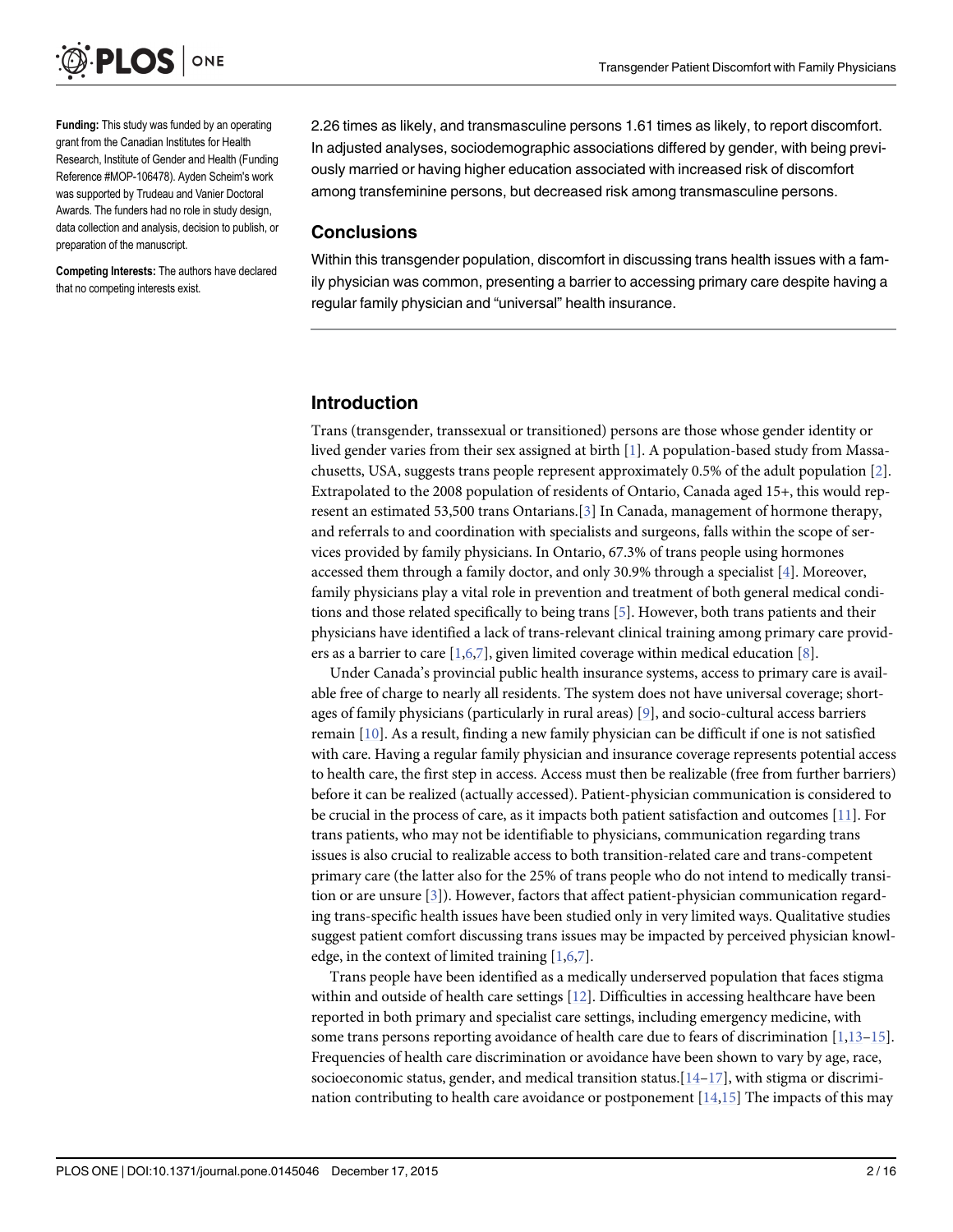<span id="page-3-0"></span>**PLOS I** ONE

> be compounded by potentially higher need for some health care services; existing research suggests that trans people are at elevated risk for stress related to minority status [[18](#page-15-0)], depression  $[19,20]$ , suicidality  $[21]$  $[21]$  $[21]$ , and HIV and other sexually transmitted infections  $[3,22,23]$  $[3,22,23]$ . Those trans people who need to medically transition require medical care related to hormonal and/or surgical treatments [\[24\]](#page-15-0). Thus, facilitating access to trans-competent primary care is critical for the health of this underserved population. For trans people in Ontario, Canada's most populous province, the current analysis sought to estimate prevalence of, and identify factors associated with, discomfort discussing trans issues with one's family physician. We hypothesized that the likelihood of discomfort with trans-related physician-patient discussion is shaped by sociodemographic factors, including age, race, marital status and education, as well as trans-specific factors, including prior negative experiences with physicians, history of transphobic experiences generally, perceptions of physician knowledge, and medical transition status.

> As research on factors associated with experiences of discrimination and health care avoidance has often been conducted using only transfeminine or only transmasculine participants [\[15,16\]](#page-14-0), it is unclear to what extent these predictors may vary by gender spectrum. Given prior findings that predictors of other health-related outcomes may vary by gender spectrum [\[19,20\]](#page-15-0), we hypothesized that predictive factors for discomfort discussing trans issues with a family physician may differ for those on the transfeminine and transmasculine gender spectra.

#### Methods

#### Survey Methods and Study Sample

As part of the Trans PULSE Project, a cross-sectional survey was conducted in 2009–2010, with data collected from 433 trans participants age 16 or older in Ontario. This remains the only large probability-based data set on trans health and health care in Canada. The survey was multi-mode, completed online or on paper. Participants (including minors age 16 and 17) were asked to indicate informed consent by clicking to begin the survey or by mailing in a completed copy; written signatures were not obtained in order to allow for participant anonymity, if desired. Consent procedures, along with other aspects of the study, were approved by Research Ethics Boards at The University of Western Ontario and Wilfrid Laurier University.

Respondent-driven sampling (RDS), a method of tracked chain-referral sampling, was used for recruitment and analysis. RDS is designed to recruit and estimate the characteristics of hard-to-reach or "hidden" populations, those from which a random sample cannot be drawn [\[25,26\]](#page-15-0). Recruitment began with 16 seeds, representing a diverse group of original participants, with 22 seeds later added. Each participant was able to recruit up to three eligible peers, who could then each recruit up to three new participants. Recruitment continued until the tenth wave to ensure the attainment of equilibrium (i.e., sample composition stable and independent of the characteristics of seeds). Recruitment patterns were tracked using coupons, and individual network sizes were obtained for use in data analysis. Network characteristics and structure are displayed in [Fig 1.](#page-4-0)

Because some trans people were only connected to trans communities electronically, while others did not have internet connections (or did not have high-speed internet, as was common in Ontario's rural northern communities), the survey was completed either online (392 participants) or on paper (41 participants), using visually identical survey versions. Online participants received their recruitment coupons online (which could then be printed if needed); paper participants received theirs via paper or e-mail as per their request. Coupons were identically worded and allowed new recruits to either login directly to the online survey or call our toll-free number to request a paper survey. Thus, recruitment chains rarely proceeded through only online or paper chains.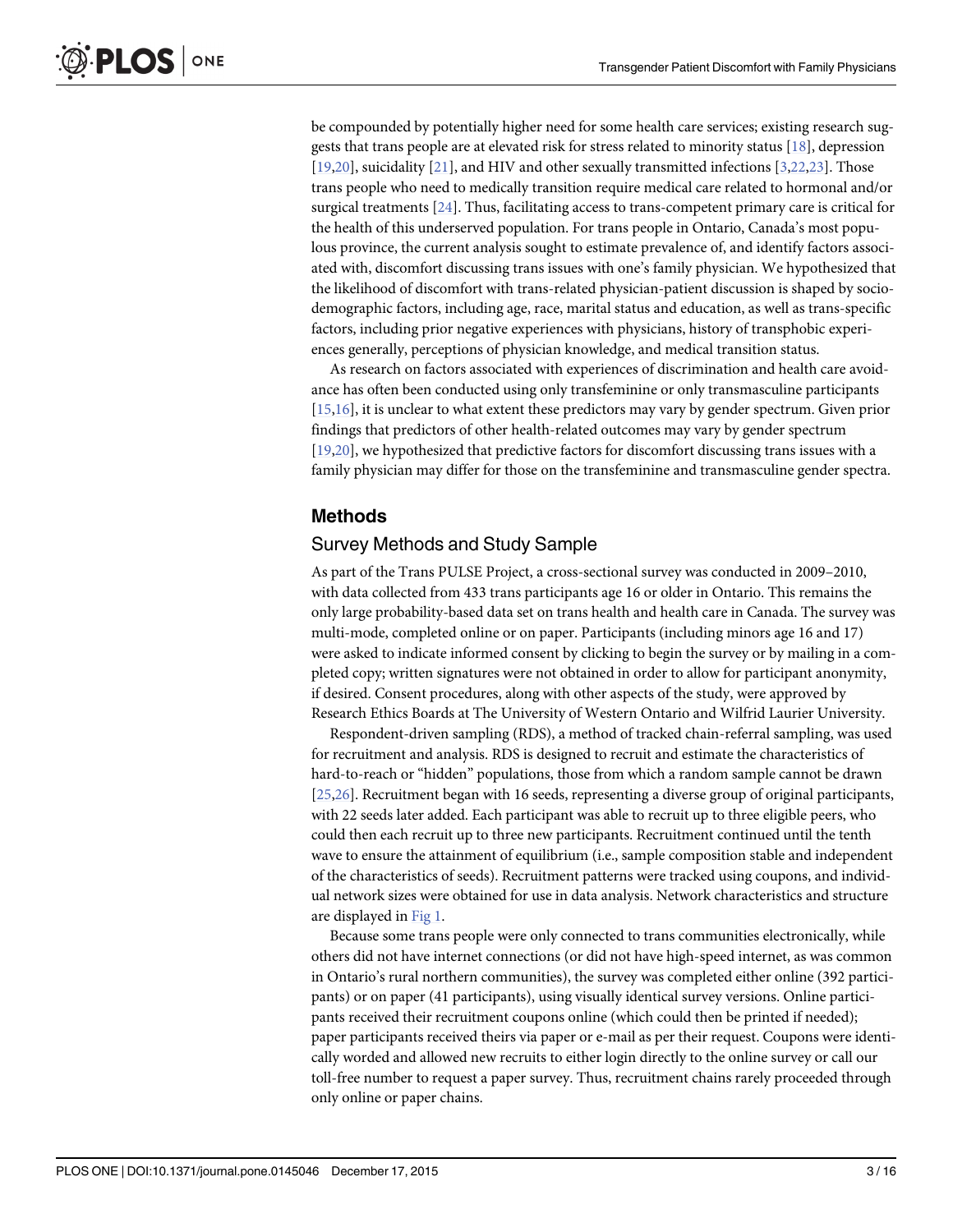<span id="page-4-0"></span>

[Fig 1. N](#page-3-0)etwork diagram of Trans PULSE sample (n = 433), transgender people in Ontario, Canada. Circle = male-to-female or transfeminine spectrum. Triangle = female-to-male or transmasculine spectrum. Gray = has no regular family physician. Olive green = has regular family physician, uncomfortable with discussing trans-related issues. Blue = has regular family physician, comfortable discussing trans-related issues.

doi:10.1371/journal.pone.0145046.g001

To reduce the probability of duplicate participation though "self-referral", incentives were limited to a modest primary (\$20 gift card for participation) and no secondary (for recruiting others) incentives for 10 months of recruitment; the addition of \$5 secondary incentives in the final two months did not alter recruitment detectably. Participants also had the option to donate their \$20 honorarium to a trans-related charity. For online participants, IP addresses were recorded, and entries from matching IP addresses checked. If a thread of more than two matching IP addresses had appeared (it did not), the online survey was coded to automatically request the participant to call our toll-free number to receive their incentive, rather than receiving it automatically.

#### Measures

All measures were based on self-report. The survey instrument is available online ([http://](http://transpulseproject.ca/resources/trans-pulse-survey) [transpulseproject.ca/resources/trans-pulse-survey\)](http://transpulseproject.ca/resources/trans-pulse-survey). Participants reported whether or not they had a regular family physician. For those with a physician, we asked how comfortable they were discussing trans status and trans-specific health care needs with their doctor. Comfort level was dichotomized from a 4-point Likert scale to indicate discomfort (very uncomfortable or uncomfortable) versus comfort (comfortable or very comfortable).

Sociodemographic measures included gender spectrum, age, ethnoracial background, marital status, and education. Participants were classified as transmasculine versus transfeminine spectrum based on sex assigned at birth; participants held a range of current identities,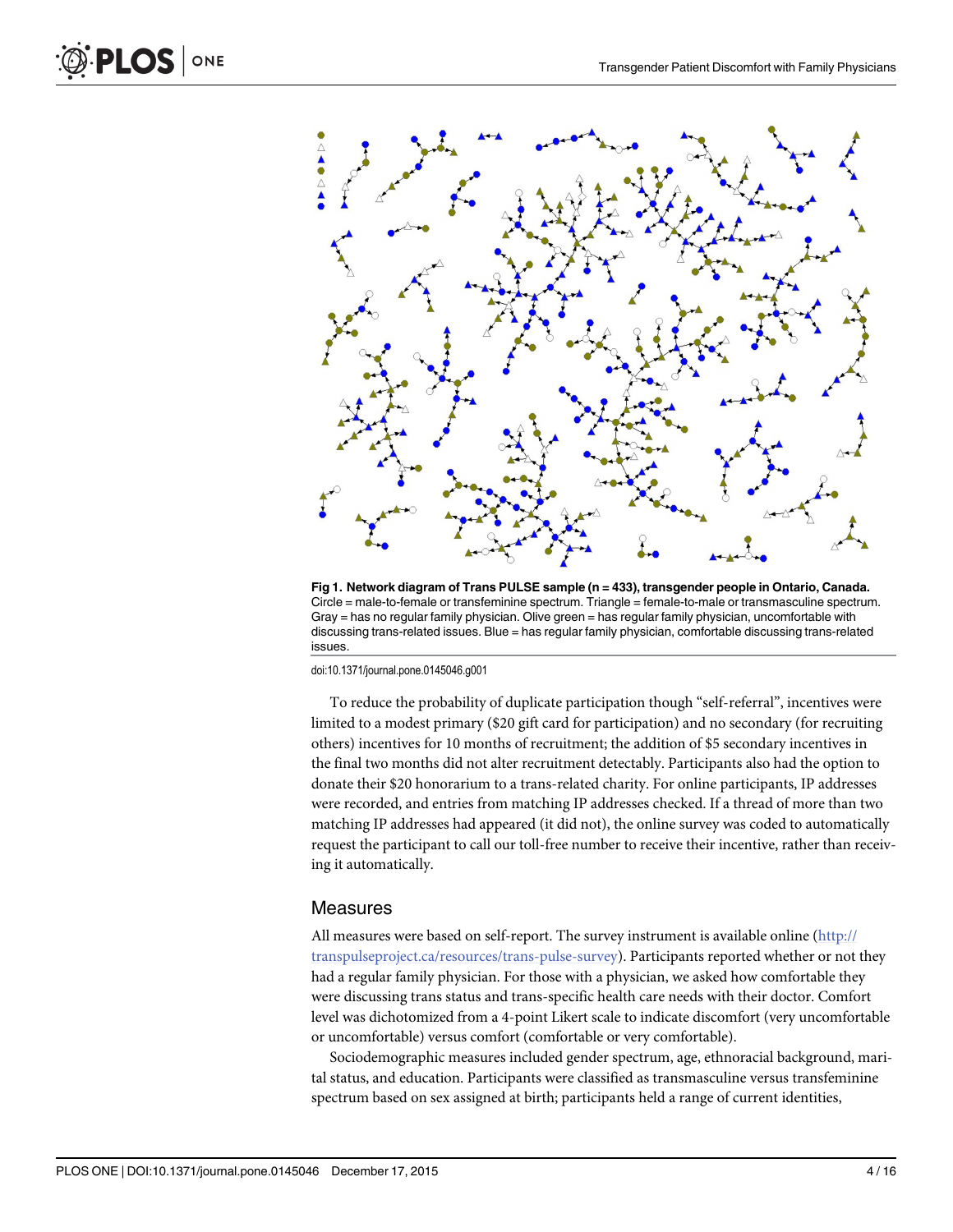<span id="page-5-0"></span>including conventional identities (e.g. "man", "woman") and non-binary identities (e.g. "genderqueer", "Two-spirit", "bigender"). Ethnicity and race were measured using a check-all-thatapply list and coded as white versus Aboriginal and/or racialized. The term racialized is pre-ferred to "persons of color" in Ontario as it emphasizes race as a social construct.[\[27\]](#page-15-0) Education was grouped as less than high school, having a high school diploma, some college or university, and having one or more postsecondary degrees.

Trans-specific factors included level of prior negative trans-related (transphobic) experiences, prior trans-specific negative experiences with family physicians, perception of provider knowledge on trans health issues, and medical transition status. Overall levels of transphobic experiences were assessed by an 11-item scale (Cronbach's  $\alpha$  = 0.807), that captured experiences of discrimination (e.g. job loss), microaggressions (e.g. hearing that trans people are not normal), and internalized transphobia (e.g. worrying about growing old alone) [[28\]](#page-15-0). For descriptive frequencies, the level of transphobia experienced was categorized based on the average frequency of experiences reported: low (twice or less), moderate (sometimes), or high (many times). Participants completed a checklist of 9 trans-specific negative experiences with family physicians. A summary variable was created to indicate experiencing none, one to two, or three or more of the nine possible experiences. Perception of provider knowledge on trans health issues was assessed with a 4-point Likert scale. Medical transition status was indicated as completed (could involve a variety of treatments [[29](#page-15-0)]), in process, planning but not begun, or not transitioning. Since few measures have been validated in trans populations, all survey items were pre-tested by the 16 members of the study's Community Engagement Team for clarity and content validity.

#### Data Analysis

All analyses were conducted using SAS version 9.3 [[30](#page-15-0)] and were weighted based on recruitment probability using RDS II methods [[31](#page-15-0)]. Weights were calculated as the inverse of a participant's network size, and rescaled to sum to the sample total  $[31]$ . Variances were adjusted for clustering by shared recruiter to account for non-independence within recruitment chains. Estimates can thus be generalized to Ontario's networked trans population (i.e. those who know at least one other eligible trans person).

A weighted frequency was estimated for the proportion of Ontario trans people having a regular family physician. The remainder of analyses were conducted for this sub-group  $(n = 356)$ . Domain analyses were conducted for transmasculine  $(n = 184)$  and transfeminine  $(n = 172)$  subgroups, to allow for heterogeneity of effects by gender spectrum. Weighted frequencies and associated 95% confidence intervals were estimated for sociodemographic and trans-specific factors, including individual negative experiences with family physicians. Unadjusted and adjusted prevalence risk ratios (PRRs) were estimated to identify factors associated with discomfort discussing trans issues. Logistic regression models were fit using SAS-callable SUDAAN version 11.0 [\[32\]](#page-15-0). Average marginal predictions were used to produce PRRs from logistic models [[33](#page-15-0)]. Unadjusted PRRs were estimated for all variables. For each gender spectrum, two multivariable models were fitted; Model 1 included only sociodemographic factors (age, race, marital status, and education), and Model 2 included these factors along with transspecific factors (transphobia scale score, trans-specific negative experiences with a family physician, perceived physician knowledge about trans issues, and medical transition status).

#### **Results**

Based on our weighted estimate, 83.1% (95% CI = 77.4, 88.9) of trans Ontarians had a family physician. Among those with a family physician, about half of transmasculine (47.7%, 95%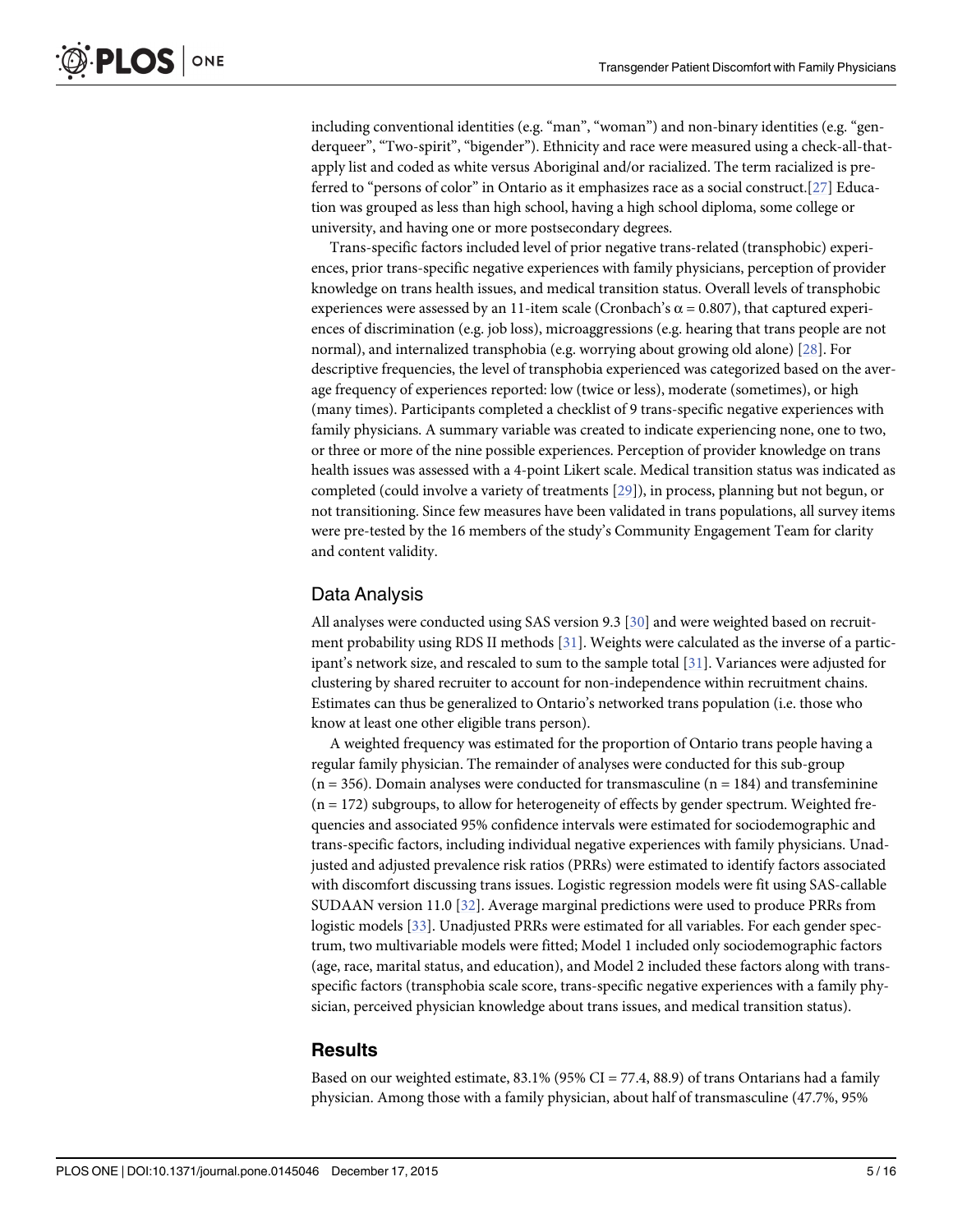<span id="page-6-0"></span> $CI = 36.6, 58.8$ ) and transfeminine (54.5%, 95%  $CI = 42.9, 66.1$ ) persons were not comfortable discussing trans issues with their doctor. Frequencies for sociodemographic and trans-specific factors potentially predictive of discomfort are presented in [Table 1,](#page-7-0) for transmasculine and transfeminine Ontarians who reported having a family physician.

Unadjusted PRRs are presented in the first column in [Table 2](#page-8-0) for transmasculine persons and [Table 3](#page-10-0) for transfeminine persons, estimating actual observed differences in prevalence of discomfort between groups. Here, sociodemographic variables were not associated with discomfort discussing trans issues, but some trans-specific variables were. Level of prior transphobia experienced was significantly associated with increased risk of discomfort for transmasculine persons, and decreased risk for transfeminine persons. Medical transition status was significantly associated with discomfort for both gender spectra. Transmasculine persons who were in process of transition, and both transmasculine and transfeminine persons who were planning but had not begun to medically transition, were more likely to report discomfort than those who described themselves as having completed a medical transition. For the transmasculine group only, having had three or more negative trans-specific experiences with a family physician was associated with increased risk of discomfort, and greater perceived physician knowledge about trans issues with decreased risk.

In multivariable analyses for transmasculine  $(Table 2)$  $(Table 2)$  and transfeminine  $(Table 3)$  $(Table 3)$  $(Table 3)$  persons, in the models including only sociodemographics (Model 1), being previously married was associated with discomfort discussing trans issues among transfeminine persons, and no other variables were significantly associated. In the models controlling for both sociodemographic and trans-specific factors (Model 2), marital status and education became significantly associated with discomfort for both gender spectra, but in opposite directions. For transmasculine persons, being previously married (versus single and never-married) was associated with a 52% reduction in likelihood of discomfort (RR =  $0.48$ ;  $95\%$  CI =  $0.23$ ,  $0.97$ ), whereas for transfeminine persons it was associated with a 49% increase ( $RR = 1.49$ ;  $95\%$  CI = 1.03, 2.14). As compared to postsecondary graduates, transmasculine individuals who had a high school diploma were twice as likely to report discomfort ( $RR = 2.01$ ,  $95\%$  CI = 1.25, 3.22), whereas transfeminine persons were 63% less likely (RR = 0.37, 95% CI = 0.14, 0.96). Being a youth aged 16–24 was also independently associated with greater discomfort among transfeminine persons only.

Trans-specific factors were associated with discomfort discussing trans issues for both gender spectra, independent of other sociodemographic and trans-specific factors controlled for in Model 2. Greater perceived physician knowledge about trans health issues was a strong predictor; having a somewhat to very knowledgeable physician was associated with a relative risk reductions ranging from 38% to 63%, depending on gender spectrum and level of perceived physician knowledge. Within the transmasculine group, those who had not medically transitioned (and had no plans to) were 56% more likely to report discomfort than those who had completed transition ( $RR = 1.56$ ,  $95\%$  CI = 1.02, 2.38). Within the transfeminine group, exposure to higher lifetime levels of transphobia remained strongly associated with reduced discomfort. Previous trans-specific negative experiences with a family physician were strongly associated with discomfort, particularly among those on the transfeminine spectrum; those in this group who had experienced three or more of the specified negative experiences (see [Table 4](#page-11-0) for specific experiences and their frequencies) were 2.26 times (95% CI = 1.60, 3.20) as likely to report discomfort discussing trans issues with their family physician.

#### **Discussion**

To our knowledge, this is the first analysis examining factors associated with trans patients' access to family medicine specifically. In Ontario, a family medicine-based health system and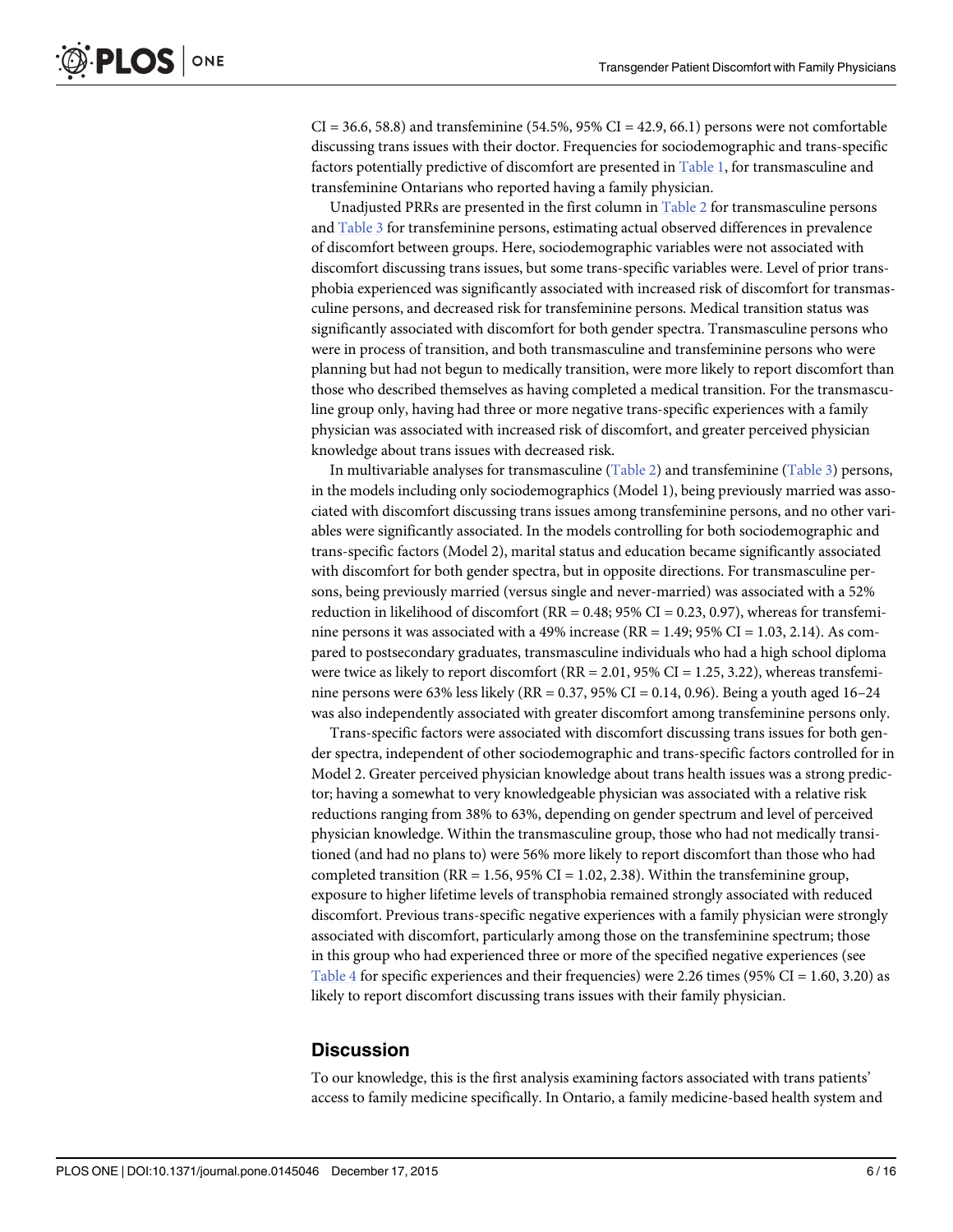[Table 1.](#page-6-0) Weighted prevalence estimates among transmasculine and transfeminine spectrum transgender patients with a regular family physician (FP): Ontario, Canada.

|                                                  | Transmasculine spectrum <sup>a</sup> |              | Transfeminine spectrum <sup>b</sup> |              |  |
|--------------------------------------------------|--------------------------------------|--------------|-------------------------------------|--------------|--|
|                                                  |                                      | $n = 184$    |                                     | $n = 172$    |  |
|                                                  | %                                    | 95% CI       | %                                   | 95% CI       |  |
| Age                                              |                                      |              |                                     |              |  |
| $16 - 24$                                        | 41.0                                 | (30.1, 51.9) | 20.9                                | (10.8, 31.0) |  |
| $25 - 44$                                        | 48.8                                 | (37.5, 59.0) | 47.6                                | (35.5, 59.6) |  |
| $45+$                                            | 10.2                                 | (2.7, 17.8)  | 31.5                                | (19.4, 43.6) |  |
| Race                                             |                                      |              |                                     |              |  |
| Racialized or Aboriginal                         | 31.9                                 | (21.2, 42.7) | 9.8                                 | (4.9, 14.8)  |  |
| White                                            | 68.1                                 | (57.3, 78.8) | 90.2                                | (85.2, 95.1) |  |
| <b>Marital Status</b>                            |                                      |              |                                     |              |  |
| Single (never married)                           | 65.3                                 | (55.1, 75.4) | 52.9                                | (40.4, 65.4) |  |
| Married/common-law                               | 24.1                                 | (15.1, 33.1) | 16.2                                | (8.7, 23.6)  |  |
| Previously married                               | 10.6                                 | (3.4, 17.9)  | 30.9                                | (19.2, 42.6) |  |
| <b>Education</b>                                 |                                      |              |                                     |              |  |
| Less than high school                            | 15.5                                 | (7.5, 23.5)  | 10.0                                | (2.2, 17.8)  |  |
| High school diploma                              | 18.3                                 | (10.3, 26.3) | 13.5                                | (5.0, 22.0)  |  |
| Some college or university                       | 25.2                                 | (15.2, 35.3) | 30.4                                | (19.1, 41.7) |  |
| Postsecondary diploma/degree                     | 41.0                                 | (30.1, 51.9) | 46.1                                | (34.1, 58.1) |  |
| Average transphobia reported <sup>c</sup>        |                                      |              |                                     |              |  |
| Low                                              | 44.5                                 | (32.8, 56.2) | 28.0                                | (17.1, 39.0) |  |
| Moderate                                         | 47.7                                 | (37.0, 58.3) | 57.0                                | (45.0, 68.9) |  |
| High                                             | 7.8                                  | (1.7, 13.9)  | 15.0                                | (6.3, 23.7)  |  |
| Trans-specific negative experiences with a FP    |                                      |              |                                     |              |  |
| None                                             | 62.8                                 | (52.9, 72.8) | 61.9                                | (50.4, 73.5) |  |
| One or two                                       | 24.5                                 | (15.5, 33.6) | 23.7                                | (14.1, 33.3) |  |
| Three or more                                    | 12.7                                 | (6.1, 19.2)  | 14.4                                | (5.9, 22.9)  |  |
| Perceived FP knowledge about trans health issues |                                      |              |                                     |              |  |
| Not at all                                       | 31.2                                 | (20.0, 42.4) | 40.6                                | (28.1, 53.0) |  |
| Somewhat                                         | 38.1                                 | (26.7, 49.4) | 31.1                                | (20.0, 42.1) |  |
| Knowledgeable                                    | 16.1                                 | (8.5, 23.6)  | 11.3                                | (5.2, 17.3)  |  |
| Very knowledgeable                               | 14.7                                 | (8.8, 20.6)  | 17.1                                | (7.5, 26.7)  |  |
| <b>Medical transition status</b>                 |                                      |              |                                     |              |  |
| Completed transition <sup>d</sup>                | 31.4                                 | (21.2, 41.5) | 24.7                                | (15.0, 34.3) |  |
| In process                                       | 17.4                                 | (10.4, 24.4) | 35.7                                | (24.4, 47.0) |  |
| Planning but not begun                           | 34.7                                 | (22.9, 46.5) | 15.2                                | (6.9, 23.5)  |  |
| Not transitioned <sup>e</sup>                    | 16.5                                 | (8.0, 25.1)  | 24.5                                | (12.8, 36.2) |  |

a. Transmasculine spectrum trans persons include those who were labelled female at birth, and identify as men, or as other masculine or genderqueer/ fluid identities

b. Transfeminine spectrum trans persons include those who were labelled male at birth, and identify as women, or as other feminine or genderqueer/fluid identities

c . Experiences of transphobia—low level: twice or less on average; moderate level: sometimes on average; high level: many times on average.

<sup>d</sup>. Completed transition was based on participant self-report and may involve any combination of hormones or surgery/surgeries.

<sup>e</sup>. Including not planning, not applicable or unsure.

doi:10.1371/journal.pone.0145046.t001

<span id="page-7-0"></span>PLOS ONE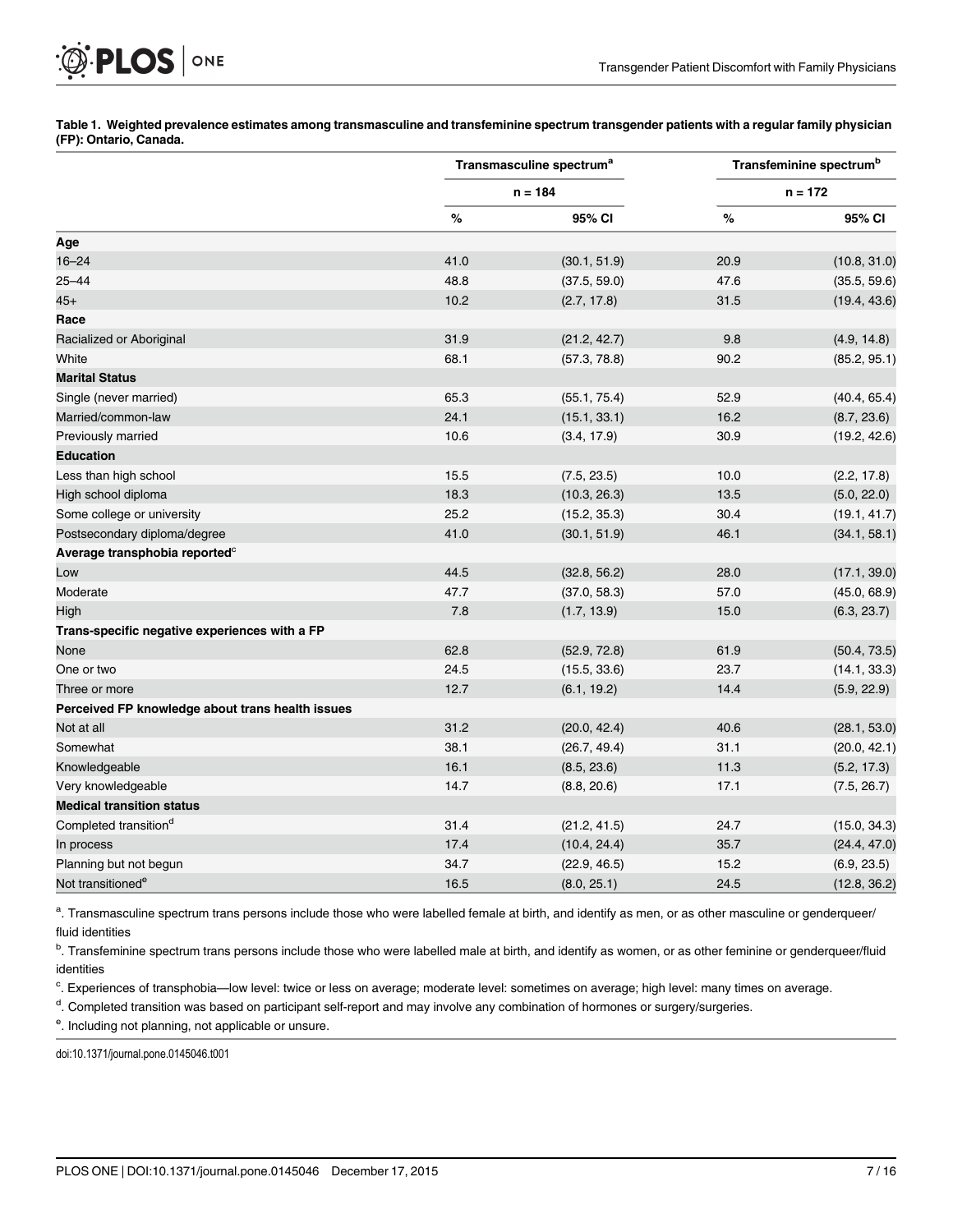[Table 2.](#page-6-0) Prevalence risk ratios for predictors of discomfort discussing trans issues with a family physician: Transmasculine spectrum transgender patients in Ontario, Canada who have a regular family physician (FP) (n = 184).

|                                                                  |                                       | <b>Unadjusted associations</b> |        |                                     | Model 1             |        |                              | Model 2             |        |
|------------------------------------------------------------------|---------------------------------------|--------------------------------|--------|-------------------------------------|---------------------|--------|------------------------------|---------------------|--------|
|                                                                  | <b>Unadjusted</b><br>PRR <sup>t</sup> | 95% CI <sup>t</sup>            | P      | <b>Adjusted</b><br>PRR <sup>†</sup> | 95% CI <sup>t</sup> | P      | Adjusted<br>PRR <sup>†</sup> | 95% CI <sup>t</sup> | P      |
| Sociodemographic factors                                         |                                       |                                |        |                                     |                     |        |                              |                     |        |
| Age                                                              |                                       |                                | 0.4115 |                                     |                     | 0.7093 |                              |                     | 0.2380 |
| $16 - 24$                                                        | 1.35                                  | (0.85,<br>2.17)                |        | 1.15                                | (0.69,<br>1.92)     |        | 0.75                         | (0.52,<br>1.07)     |        |
| $25 - 44$                                                        | $\mathbf{1}$                          |                                |        | $\mathbf{1}$                        |                     |        | $\mathbf{1}$                 |                     |        |
| $45+$                                                            | 1.45                                  | (0.65,<br>3.25)                |        | 1.34                                | (0.66,<br>2.70)     |        | 1.17                         | (0.77,<br>1.77)     |        |
| Race                                                             |                                       |                                | 0.4882 |                                     |                     | 0.7101 |                              |                     | 0.5996 |
| Racialized or Aboriginal                                         | 0.83                                  | (0.47,<br>1.45)                |        | 0.90                                | (0.52,<br>1.56)     |        | 0.89                         | (0.56,<br>1.41)     |        |
| White                                                            | $\mathbf{1}$                          |                                |        | $\mathbf{1}$                        |                     |        | $\mathbf{1}$                 |                     |        |
| <b>Marital Status</b>                                            |                                       |                                | 0.1206 |                                     |                     | 0.2374 |                              |                     | 0.0091 |
| Single (never married)                                           | $\mathbf{1}$                          |                                |        | $\mathbf{1}$                        |                     |        | $\mathbf{1}$                 |                     |        |
| Married/common-law                                               | 1.15                                  | (0.69,<br>1.91)                |        | 1.21                                | (0.73,<br>2.02)     |        | 1.08                         | (0.66,<br>1.76)     |        |
| Previously married                                               | 0.35                                  | (0.09,<br>1.29)                |        | 0.51                                | (0.14,<br>1.89)     |        | 0.48                         | (0.23,<br>0.97)     |        |
| <b>Education</b>                                                 |                                       |                                | 0.2113 |                                     |                     | 0.4176 |                              |                     | 0.0631 |
| Less than high school                                            | 1.69                                  | (0.94,<br>3.06)                |        | 1.50                                | (0.84,<br>2.68)     |        | 1.62                         | (0.89,<br>2.93)     |        |
| High school diploma                                              | 1.65                                  | (0.92,<br>2.96)                |        | 1.48                                | (0.82,<br>2.68)     |        | 2.01                         | (1.25,<br>3.22)     |        |
| Some college or university                                       | 1.18                                  | (0.60,<br>2.32)                |        | 1.10                                | (0.58,<br>2.07)     |        | 1.10                         | (0.70,<br>1.72)     |        |
| Postsecondary diploma/degree                                     | $\mathbf{1}$                          |                                |        | $\mathbf{1}$                        |                     |        | $\mathbf{1}$                 |                     |        |
| <b>Trans-specific factors</b>                                    |                                       |                                |        |                                     |                     |        |                              |                     |        |
| Transphobia scale score                                          |                                       |                                | 0.0207 |                                     |                     |        |                              |                     | 0.1972 |
| 90 <sup>th</sup> versus 10 <sup>th</sup> percentile <sup>a</sup> | 2.09                                  | (1.12,<br>3.90)                |        |                                     |                     |        | 1.43                         | (0.84,<br>2.43)     |        |
| Trans-specific negative<br>experiences with a FP                 |                                       |                                | 0.0230 |                                     |                     |        |                              |                     | 0.0410 |
| None                                                             | $\mathbf{1}$                          |                                |        |                                     |                     |        | $\mathbf{1}$                 |                     |        |
| One or two                                                       | 1.33                                  | (0.76,<br>2.35)                |        |                                     |                     |        | 1.49                         | (1.05,<br>2.11)     |        |
| Three or more                                                    | 1.93                                  | (1.27,<br>2.93)                |        |                                     |                     |        | 1.61                         | (0.93,<br>2.79)     |        |
| Perceived FP knowledge about<br>trans health issues              |                                       |                                | 0.0041 |                                     |                     |        |                              |                     | 0.0001 |
| Not at all                                                       | $\mathbf{1}$                          |                                |        |                                     |                     |        | $\mathbf{1}$                 |                     |        |
| Somewhat                                                         | 0.31                                  | (0.16,<br>0.61)                |        |                                     |                     |        | 0.37                         | (0.21,<br>0.65)     |        |
| Knowledgeable                                                    | 0.37                                  | (0.20,<br>0.70)                |        |                                     |                     |        | 0.45                         | (0.28,<br>0.74)     |        |
| Very knowledgeable                                               | 0.49                                  | (0.31,<br>0.79)                |        |                                     |                     |        | 0.58                         | (0.37,<br>0.91)     |        |
| <b>Medical transition status</b>                                 |                                       |                                | 0.0178 |                                     |                     |        |                              |                     | 0.1870 |
| Completed transition <sup>b</sup>                                | $\mathbf{1}$                          |                                |        |                                     |                     |        | $\mathbf{1}$                 |                     |        |

(Continued)

PLOS | ONE

<span id="page-8-0"></span> $\bigoplus$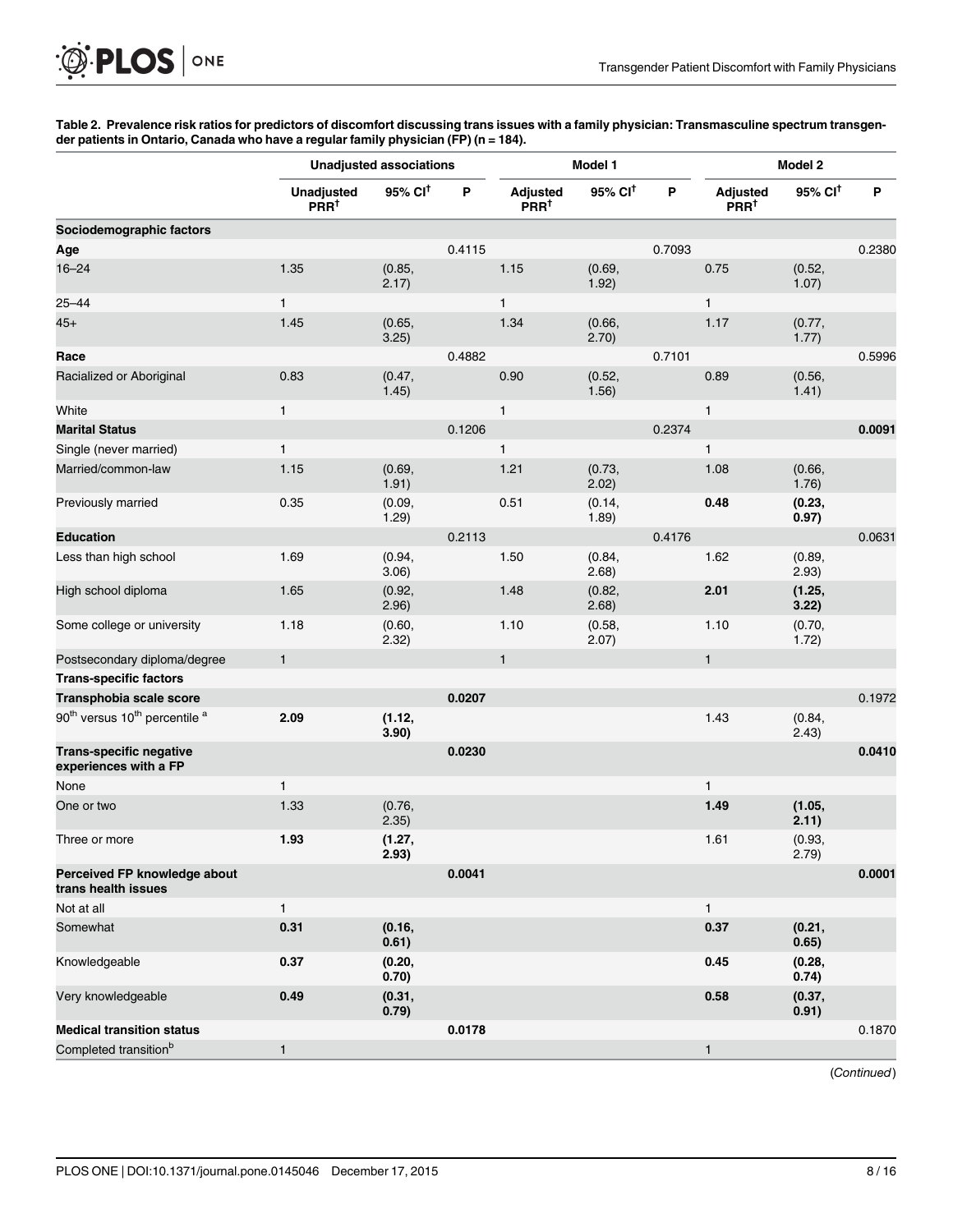#### <span id="page-9-0"></span>Table 2. (Continued)

|                               | <b>Unadjusted associations</b>       |                     | Model 1 |                             |                        | Model 2 |                             |                     |   |
|-------------------------------|--------------------------------------|---------------------|---------|-----------------------------|------------------------|---------|-----------------------------|---------------------|---|
|                               | <b>Unadjusted</b><br>$PRR^{\dagger}$ | 95% CI <sup>t</sup> | P       | Adjusted<br>$PRR^{\dagger}$ | $95\%$ CI <sup>t</sup> | P       | Adjusted<br>$PRR^{\dagger}$ | 95% CI <sup>t</sup> | P |
| In process                    | 2.19                                 | (1.10,<br>4.36)     |         |                             |                        |         | 0.99                        | (0.55,<br>1.79)     |   |
| Planning but not begun        | 2.62                                 | (1.44,<br>4.77)     |         |                             |                        |         | 1.09                        | (0.67,<br>1.78)     |   |
| Not transitioned <sup>c</sup> | 1.97                                 | (0.90,<br>4.34)     |         |                             |                        |         | 1.56                        | (1.02,<br>2.38)     |   |

 $\dagger$  PRR = prevalence risk ratio, here computed from logistic regressions using average marginal predictions; CI = confidence interval

<sup>a</sup>. Experiences of transphobia:  $90<sup>th</sup>$  percentile = 23;  $10<sup>th</sup>$  percentile = 5.

<sup>b</sup>. Completed transition was based on participant self-report and may involve any combination of hormones or surgery/surgeries.

<sup>c</sup>. Including not planning, not applicable or unsure.

doi:10.1371/journal.pone.0145046.t002

"universal" public health insurance without co-payments reduce barriers to physician care. In 2011, an estimated 90.9% of Ontarians had a regular family doctor [[34](#page-15-0)], compared to 83.1% for Ontario's trans population in our results. Thus, trans people may be somewhat less likely to have a regular doctor, making them more dependent on walk-in clinics.

Having a physician represents potential for health care access, which may or may not be realized depending upon a patient's willingness and ability to access care, and the quality of that care relative to the patient's needs. The present study provides a first analysis of factors impacting realizable access to family physicians for trans people. Our estimate that half of trans patients report being uncomfortable discussing their trans status or trans health issues with their regular family physician indicates cause for concern. There is little available empirical evidence with which to compare our results. In a needs assessment of trans people in Virginia  $(n = 350)$ , conducted using a convenience sample [\[35](#page-15-0)], 26% of those with a primary care provider reported being uncomfortable discussing trans-specific health care needs with their provider. Our higher proportion may reflect the broad nature of our RDS sample, in contrast to convenience samples which likely over-represent well-connected trans people who may have better access to trans-friendly health care.

Sociodemographic associations differed markedly across gender spectra, highlighting the importance of conducting analyses either stratified by gender spectrum or tested for interactions. In particular, after controlling for all other sociodemographic and trans-specific characteristics, higher educational attainment and being previously married were associated with increased likelihood of discomfort discussing trans status with physicians among transfeminine persons, but reduced likelihood among transmasculine persons, indicating qualitative effectmeasure modification. It is possible that these interesting findings are the result of chance and a peculiarity of our data set, and we would recommend further study of such effect modification. We do not know much regarding how relationship status or dissolution may differentially impact transmasculine versus transfeminine persons or the social support they receive. While it has been shown that transfeminine persons are more likely than transmasculine persons to experience loss of employment and violence [[14](#page-14-0)], which may impact expectations of poor treatment in other settings, job loss and violence were included within our transphobia scale, which was controlled for in this analysis. It would be of interest to explore whether those who experienced positions of greater social privilege prior to transition (e.g. trans women who previously lived as married men and/or well-educated men), and then experienced loss of status,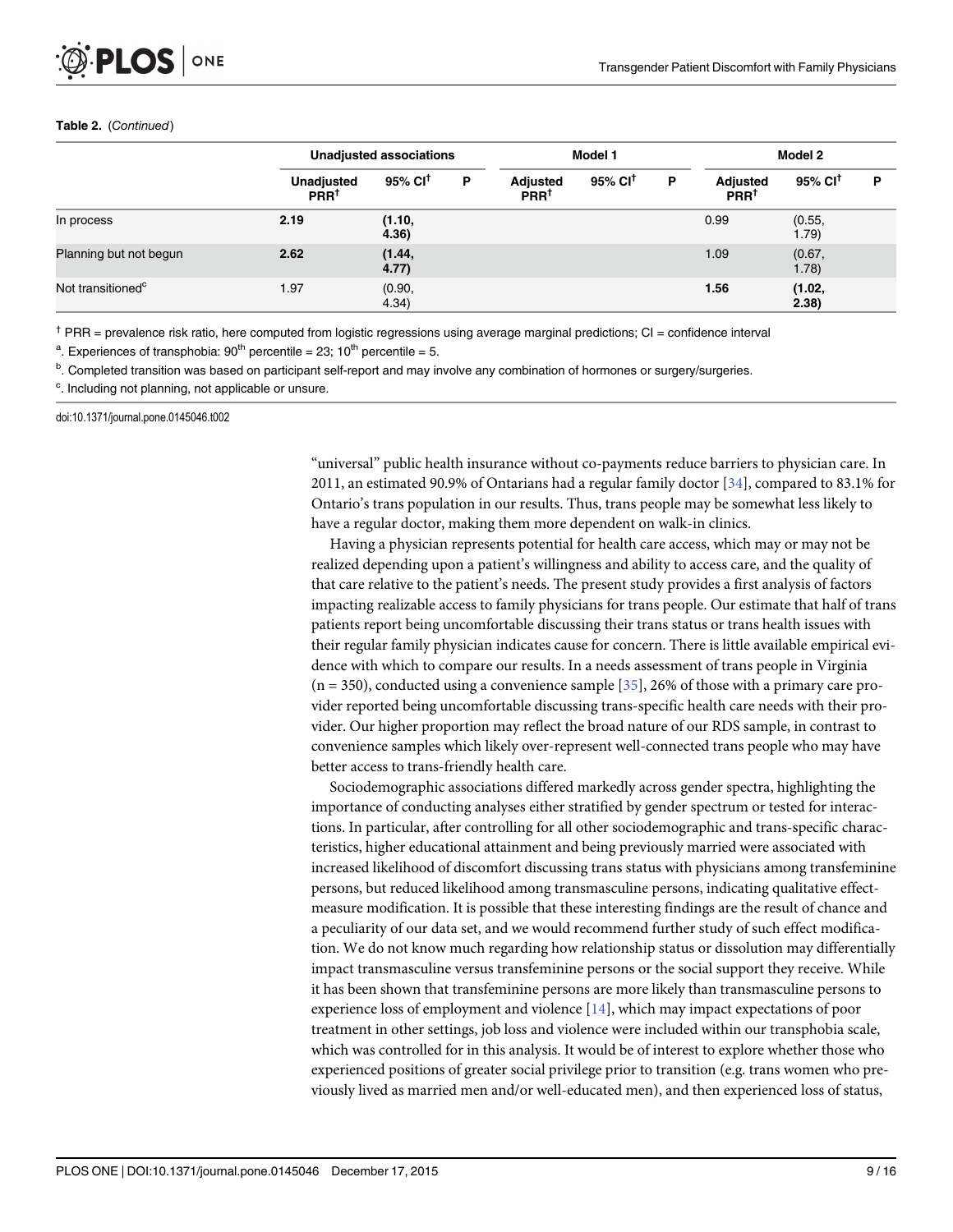[Table 3.](#page-6-0) Prevalence risk ratios for predictors of discomfort discussing trans issues with a family physician: Transfeminine spectrum transgender patients in Ontario, Canada who have a regular family physician (n = 172).

|                                                                  |                                      | <b>Unadjusted associations</b> |        | Model 1                            |                        |        | Model 2                            |                     |          |
|------------------------------------------------------------------|--------------------------------------|--------------------------------|--------|------------------------------------|------------------------|--------|------------------------------------|---------------------|----------|
|                                                                  | <b>Unadjusted</b><br>$PRR^{\dagger}$ | $95\%$ CI <sup>t</sup>         | P      | <b>Adjusted</b><br>$PRR^{\dagger}$ | $95\%$ CI <sup>t</sup> | P      | <b>Adjusted</b><br>$PRR^{\dagger}$ | 95% CI <sup>t</sup> | P        |
| Sociodemographic factors                                         |                                      |                                |        |                                    |                        |        |                                    |                     |          |
| Age                                                              |                                      |                                | 0.9717 |                                    |                        | 0.6091 |                                    |                     | 0.0113   |
| $16 - 24$                                                        | 0.93                                 | (0.51,<br>1.69)                |        | 1.26                               | (0.82,<br>1.93)        |        | 1.47                               | (1.12,<br>1.92)     |          |
| $25 - 44$                                                        | $\mathbf{1}$                         |                                |        | $\mathbf{1}$                       |                        |        | $\mathbf{1}$                       |                     |          |
| $45+$                                                            | 0.98                                 | (0.58,<br>1.66)                |        | 1.02                               | (0.68,<br>1.53)        |        | 1.28                               | (0.91,<br>1.80)     |          |
| Race                                                             |                                      |                                | 0.7011 |                                    |                        | 0.8081 |                                    |                     | 0.4264   |
| Racialized or Aboriginal                                         | 1.11                                 | (0.67,<br>1.83)                |        | 1.05                               | (0.71,<br>1.55)        |        | 1.15                               | (0.83,<br>1.61)     |          |
| White                                                            | $\mathbf{1}$                         |                                |        | $\mathbf{1}$                       |                        |        | $\mathbf{1}$                       |                     |          |
| <b>Marital Status</b>                                            |                                      |                                | 0.1797 |                                    |                        | 0.0311 |                                    |                     | 0.0032   |
| Single (never married)                                           | $\mathbf{1}$                         |                                |        | 1                                  |                        |        | $\mathbf{1}$                       |                     |          |
| Married/common-law                                               | 0.91                                 | (0.48,<br>1.74)                |        | 1.02                               | (0.60,<br>1.74)        |        | 0.79                               | (0.45,<br>1.37)     |          |
| Previously married                                               | 1.46                                 | (0.97,<br>2.21)                |        | 1.67                               | (1.14,<br>2.45)        |        | 1.49                               | (1.03,<br>2.14)     |          |
| <b>Education</b>                                                 |                                      |                                | 0.1556 |                                    |                        | 0.1734 |                                    |                     | < 0.0005 |
| Less than high school                                            | 0.33                                 | (0.08,<br>1.38)                |        | 0.38                               | (0.06,<br>2.33)        |        | 0.11                               | (0.03,<br>0.36)     |          |
| High school diploma                                              | 0.62                                 | (0.24,<br>1.62)                |        | 0.69                               | (0.33,<br>1.42)        |        | 0.37                               | (0.14,<br>0.96)     |          |
| Some college or university                                       | 1.05                                 | (0.69,<br>1.61)                |        | 1.24                               | (0.87,<br>1.76)        |        | 0.86                               | (0.63,<br>1.18)     |          |
| Postsecondary diploma/degree                                     | $\mathbf{1}$                         |                                |        | $\mathbf{1}$                       |                        |        | $\mathbf{1}$                       |                     |          |
| <b>Trans-specific factors</b>                                    |                                      |                                |        |                                    |                        |        |                                    |                     |          |
| Transphobia scale score                                          |                                      |                                | 0.0174 |                                    |                        |        |                                    |                     | 0.0151   |
| 90 <sup>th</sup> versus 10 <sup>th</sup> percentile <sup>a</sup> | 0.50                                 | (0.27,<br>0.89)                |        |                                    |                        |        | 0.54                               | (0.32,<br>0.91)     |          |
| Trans-specific negative<br>experiences with a FP                 |                                      |                                | 0.4614 |                                    |                        |        |                                    |                     | < 0.0005 |
| None                                                             | $\mathbf{1}$                         |                                |        |                                    |                        |        | $\mathbf{1}$                       |                     |          |
| One or two                                                       | 0.80                                 | (0.44,<br>1.43)                |        |                                    |                        |        | 1.38                               | (0.98,<br>1.93)     |          |
| Three or more                                                    | 1.24                                 | (0.75,<br>2.08)                |        |                                    |                        |        | 2.26                               | (1.60,<br>3.20)     |          |
| Perceived FP knowledge about<br>trans health issues              |                                      |                                | 0.1711 |                                    |                        |        |                                    |                     | 0.0051   |
| Not at all                                                       | $\mathbf{1}$                         |                                |        |                                    |                        |        | 1                                  |                     |          |
| Somewhat                                                         | 0.74                                 | (0.45,<br>1.22)                |        |                                    |                        |        | 0.62                               | (0.43,<br>0.88)     |          |
| Knowledgeable                                                    | 0.61                                 | (0.32,<br>1.15)                |        |                                    |                        |        | 0.55                               | (0.35,<br>0.86)     |          |
| Very knowledgeable                                               | 0.38                                 | (0.12,<br>1.20)                |        |                                    |                        |        | 0.61                               | (0.35,<br>1.06)     |          |
| <b>Medical transition status</b>                                 |                                      |                                | 0.0209 |                                    |                        |        |                                    |                     | 0.5524   |
| Completed transition <sup>b</sup>                                | $\mathbf{1}$                         |                                |        |                                    |                        |        | $\mathbf{1}$                       |                     |          |

(Continued)

PLOS | ONE

<span id="page-10-0"></span> $\cdot \circledcirc$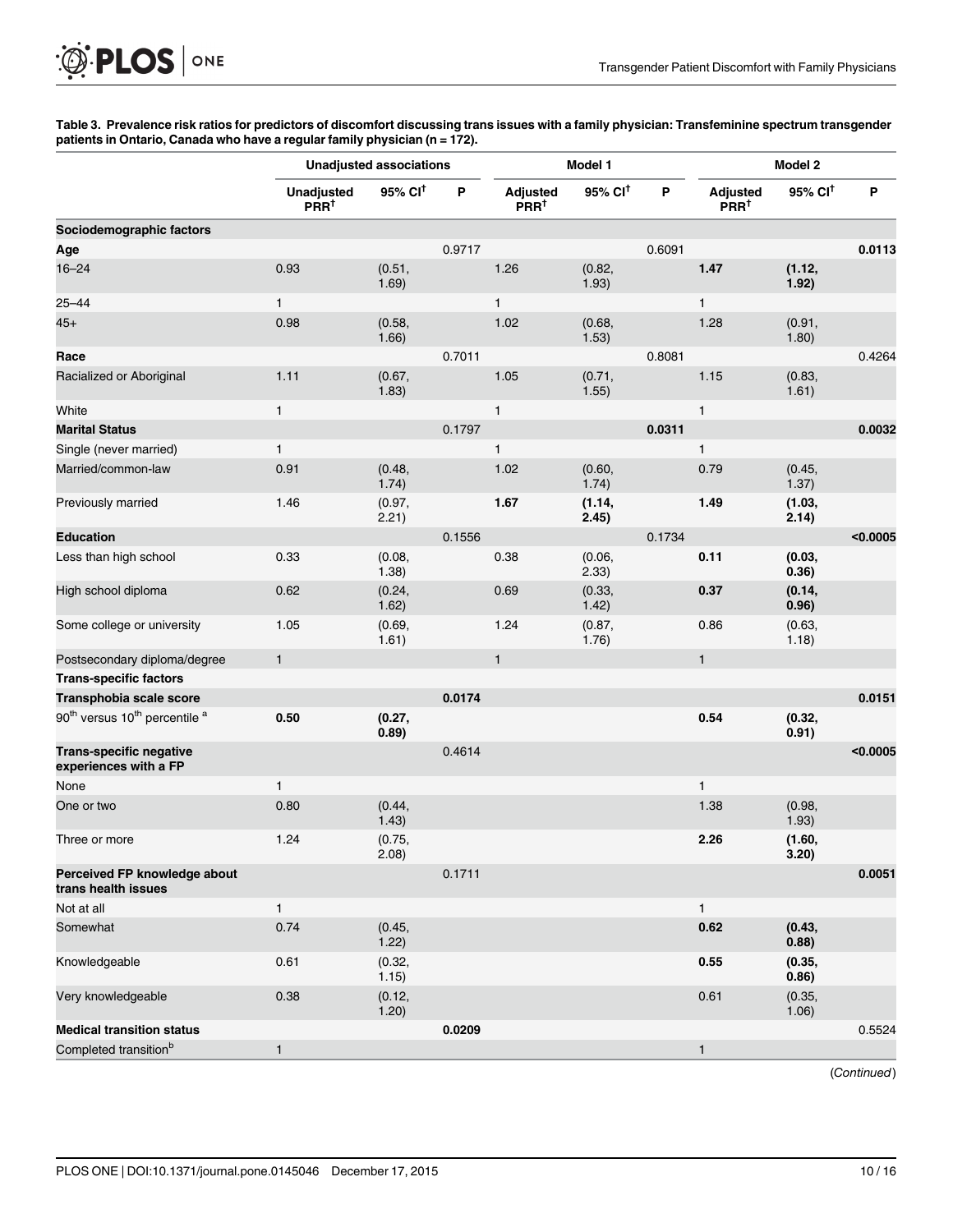#### <span id="page-11-0"></span>Table 3. (Continued)

|                               |                               | <b>Unadjusted associations</b> |   | Model 1                            |                     |   | Model 2                            |                        |   |
|-------------------------------|-------------------------------|--------------------------------|---|------------------------------------|---------------------|---|------------------------------------|------------------------|---|
|                               | Unadjusted<br>$PRR^{\dagger}$ | 95% CI <sup>t</sup>            | P | <b>Adjusted</b><br>$PRR^{\dagger}$ | 95% CI <sup>t</sup> | P | <b>Adjusted</b><br>$PRR^{\dagger}$ | $95\%$ CI <sup>t</sup> | P |
| In process                    | 0.88                          | (0.45,<br>1.73)                |   |                                    |                     |   | 0.84                               | (0.58,<br>1.21)        |   |
| Planning but not begun        | 1.85                          | (1.08,<br>3.15)                |   |                                    |                     |   | 1.15                               | (0.77,<br>1.74)        |   |
| Not transitioned <sup>c</sup> | 1.60                          | (0.89,<br>(2.87)               |   |                                    |                     |   | 1.04                               | (0.73,<br>1.48)        |   |

 $\dagger$  PRR = prevalence risk ratio, here computed from logistic regressions using average marginal predictions; CI = confidence interval

<sup>a</sup>. Experiences of transphobia:  $90<sup>th</sup>$  percentile = 23;  $10<sup>th</sup>$  percentile = 5.

<sup>b</sup>. Completed transition was based on participant self-report and may involve any combination of hormones or surgery/surgeries.

<sup>c</sup>. Including not planning, not applicable or unsure.

doi:10.1371/journal.pone.0145046.t003

may have less experience and comfort with navigating patient-physician interactions from a socially disadvantaged position.

Of those who reported having a family physician, we estimated that 37.2% of transmasculine and 38.1% of transfeminine persons had prior trans-specific negative experiences with family physicians. While this represents a sizeable proportion of trans patients, frequencies for

[Table 4.](#page-6-0) Weighted prevalence estimates for negative experiences with family physicians among transmasculine and transfeminine spectrum transgender Ontarians who have a regular family physician.

| Has a family doctor ever                                                  |      | <b>Transmasculine</b><br>spectrum <sup>a</sup> | <b>Transfeminine</b><br>spectrumb<br>$n = 172$ |                        |  |
|---------------------------------------------------------------------------|------|------------------------------------------------|------------------------------------------------|------------------------|--|
|                                                                           |      | $N = 184$                                      |                                                |                        |  |
|                                                                           | ℅    | $95\%$ CI <sup>t</sup>                         | %                                              | $95\%$ CI <sup>t</sup> |  |
| Refused to see you or ended care because you are trans                    | 7.2  | (1.6, 12.9)                                    | 5.0                                            | (0.0, 10.3)            |  |
| Used hurtful or insulting language about trans identity or<br>experience  | 9.0  | (3.5, 14.4)                                    | 12.1                                           | (4.1, 20.0)            |  |
| Refused to discuss or address trans-related health concerns               | 10.6 | (5.3, 15.8)                                    | 13.5                                           | (5.5, 21.6)            |  |
| Told you that you are not really trans                                    | 8.2  | (2.7, 13.6)                                    | 10.9                                           | (2.8, 19.0)            |  |
| Discouraged you from exploring gender                                     | 9.1  | (3.4, 14.8)                                    | 6.6                                            | (0.7, 12.4)            |  |
| Told you they don't know enough about trans-related care to<br>provide it | 24.5 | (15.8,<br>33.1)                                | 29.1                                           | (18.5,<br>39.7)        |  |
| Belittled or ridiculed you for being trans                                | 6.8  | (1.2, 12.4)                                    | 8.1                                            | (1.9, 14.3)            |  |
| Thought the gender listed on your ID or forms was a mistake               | 6.2  | (2.3, 10.1)                                    | 3.8                                            | (0.0, 9.0)             |  |
| Refused to examine parts of your body because you are trans               | 4.5  | (1.4, 7.7)                                     | 6.2                                            | (0.2, 12.2)            |  |
| At least one of the above                                                 | 37.2 | (27.2,<br>47.1)                                | 38.1                                           | (26.5,<br>49.6)        |  |

 $<sup>†</sup>$  CI = Confidence Interval</sup>

a. Transmasculine spectrum trans persons include those who were labelled female at birth, and identify as men, or as other masculine or genderqueer/fluid identities

<sup>b</sup>. Transfeminine spectrum trans persons include those who were labelled male at birth, and identify as women, or as other feminine or genderqueer/fluid identities

doi:10.1371/journal.pone.0145046.t004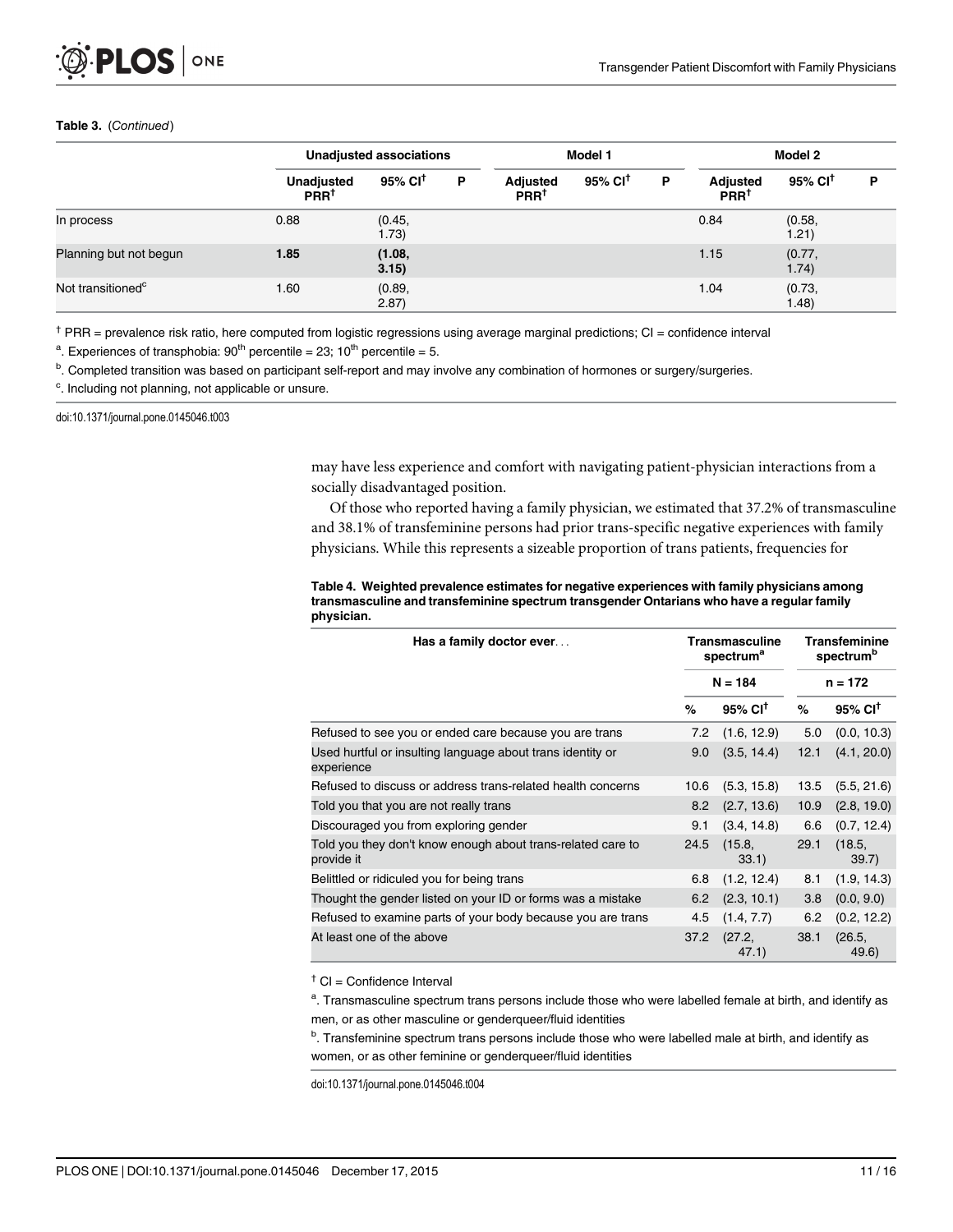individual negative experiences were generally lower than those reported within the same data set for comparable experiences in emergency department setting [[13](#page-14-0)]. A total of 31.2% of transmasculine and 40.6% of transfeminine persons perceived their physician to be not at all knowledgeable about trans health issues. Adjusting for all other sociodemographic and trans-specific factors, both prior trans-specific negative experiences and the perception of limited provider knowledge were predictive of discomfort discussing trans issues within both gender spectra. This is consistent with qualitative research in which trans participants link provider education/ knowledge with comfort or access  $[1,6]$  $[1,6]$  $[1,6]$  $[1,6]$  $[1,6]$ , as well as with quantitative findings that transfeminine persons with experiences of perceived discrimination in healthcare settings were twice as likely to avoid healthcare as those without such experiences [[15](#page-14-0)].

More surprising was the finding that higher levels of transphobia were independently and negatively associated with discomfort among transfeminine persons, controlling for all other factors in the analysis; this may indicate the development of resilience and confidence in response to social stigma, particularly where the experiences were not directly related to prior experience in medical settings (which was controlled). Confounding by social transition status could be a plausible alternative interpretation (those who were "out" as trans may have been more likely to both be comfortable discussing trans issues with others, and to experience transphobia). However, inclusion of a social transition status variable in Model 2 had no substantial impact on results (not shown), demonstrating no support for this possible explanation.

In adjusted analysis, medical transition status was only associated with discomfort for transmasculine persons, among whom discomfort was more likely for those who had not medically transitioned (and had no plans to), as compared to those who had completed medical transition. This may be related to reduced gender identity affirmation experienced by trans people who do not wish to medically transition. We note that in unadjusted analysis, discomfort was more likely among those who were planning to medically transition (for both gender spectrum groups), but had not begun, representing an actual higher prevalence of discomfort in this group. Among this group, discomfort discussing trans issues with one's physician could reflect anxiety about the potential for the physician to restrict or deny access to transition-related care, and could present an obstacle to beginning a planned medical transition.

#### Limitations

Our findings need to be interpreted in the context of the limitations of this study. Since our study included questions regarding experiences with a "regular family physician", it is unclear to what extent our results would apply to other primary care providers, such as physicians at walk-in clinics or nurse practitioners. As with all studies, it is possible that some findings are chance results, and are due to peculiarities in this particular data set. Our measures also had limitations. We note that our measure of previous negative experiences with a family physician did not distinguish between experiences with past or current physicians, which would have aided in interpretations of our findings. Given the lack of validated measures for transspecific constructs, many of the measures used in our study were derived by our research team. The list of trans-specific negative experiences did not encompass many experiences that may be common; for example, we asked if a provider had refused to examine parts of a participant's body because they're trans, but not whether they had asked to examine body parts not relevant to the issue for which one was seeking care. Also, all items are self-report. We note that patient perceptions of physician knowledge do not necessarily reflect actual physician education. Nevertheless, patient perceptions are relevant even if physicians were indeed well informed, given their demonstrated association with patient discomfort and its potential impact on quality of care.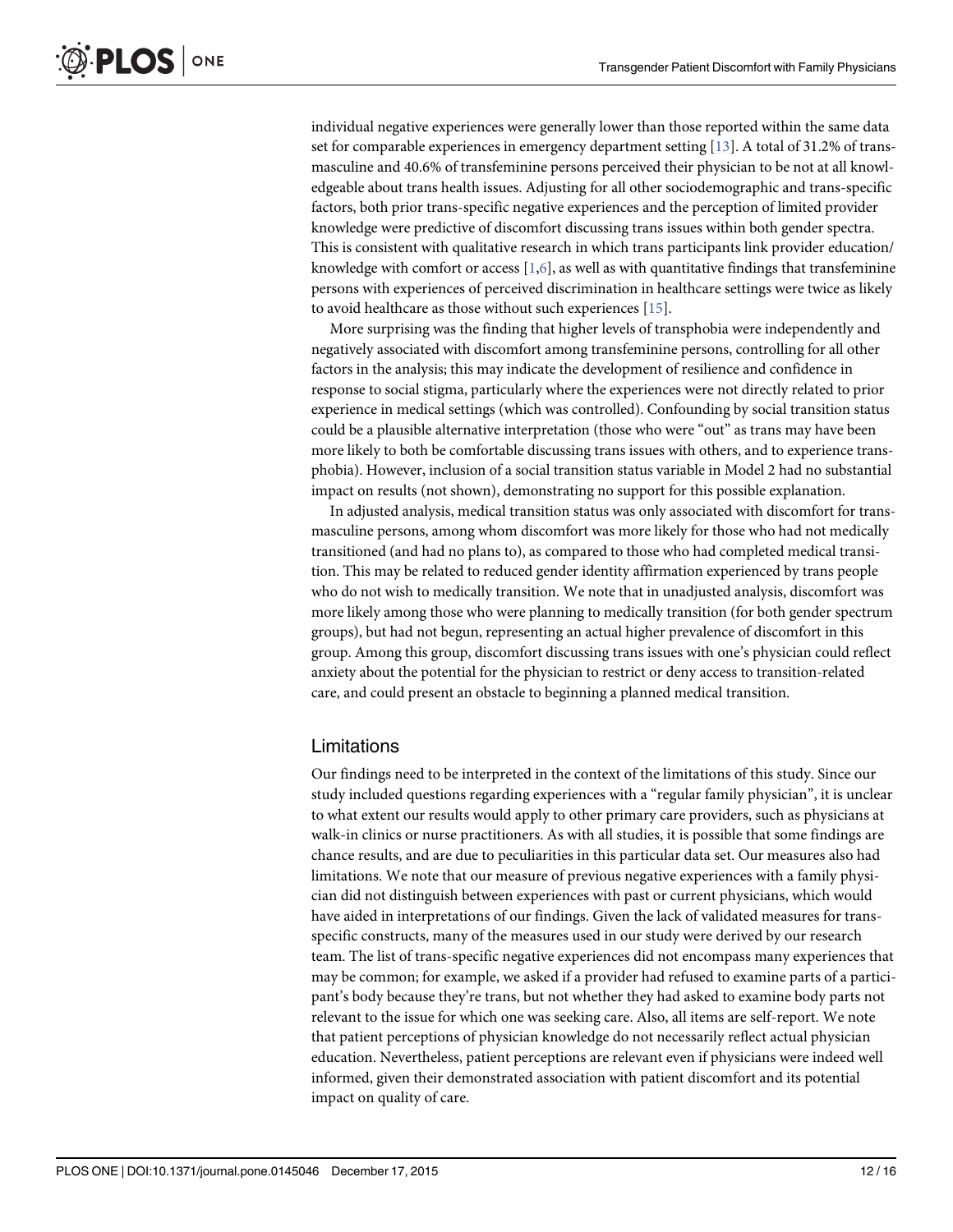#### <span id="page-13-0"></span>Implications

The high proportion of trans patients who reported discomfort discussing trans issues highlights the need to support health care policy-makers and providers in creating trans-inclusive environments and providing integrated and comprehensive services that actively address trans health needs in primary care settings.

The trans-specific negative experiences we have documented may provide some guidance as to areas for action. Trans-specific negative experiences that are hurtful or awkward, such as having a physician think a sex designation on an identity document or record is a mistake, or use insulting language, may impact a patient's future comfort and likelihood to access care. Physician resources for cultural humility in the care of trans patients are available [\[36\]](#page-15-0), and recently published practical recommendations for electronic medical records may also help alleviate some of these issues [[37](#page-15-0)–[39](#page-16-0)]. Other negative experiences go well beyond awkwardness and may directly compromise quality of care. That trans patients reported having family physicians refuse to discuss trans issues, refuse to examine parts of their bodies, or end care because they were trans suggest violations of physicians' duty to care.

The most common negative experience with a family physician reported by trans patients was being told the provider did not know enough about trans-related care to provide it for them. It was not clear to what extent this was an accurate assessment of lack of training in transition-related care, versus a reflection of situations where a physician assumed that transspecific knowledge was necessary for general care. A tendency for providers to attribute potentially unrelated health conditions to gender or to hormone treatment was documented in this study's initial qualitative phase  $[1]$  $[1]$ . This points to the importance of incorporating trans cultural humility and clinical care needs into existing medical education for family physicians. For example, trans sensitivity education could be incorporated into existing cultural competency/ humility modules, while basic hormone treatment information, as well as guidance on when specialist consultation is indicated, could be included in endocrinology-related curricula. Such education is recommended by existing trans care guidelines [[36\]](#page-15-0), and supported by the Canadian [\[40\]](#page-16-0) and American Medical Associations [\[41\]](#page-16-0).

Overall, our findings show that even in a context of universal basic health insurance, barriers to trans-specific primary care remain. That trans persons were somewhat less likely to have a regular family physician and that half of these reported discomfort discussing transspecific issues with their physician highlights the distinction between potential access and realizable access within a system where basic transition-related care (i.e. hormone therapy, as well as referrals for any surgical needs) is generally provided in the context of family medicine.

#### Acknowledgments

This study was funded by an operating grant from the Canadian Institutes for Health Research, Institute of Gender and Health (Funding Reference #MOP-106478). Xuchen Zong is now a research coordinator at Mount Sinai Hospital, Toronto, Ontario. Ayden Scheim's work was supported by Trudeau and Vanier Doctoral Awards. Partners in Trans PULSE included the Sherbourne Health Centre (Toronto), The 519 Church Street Community Centre (Toronto), The University of Western Ontario (London), Wilfrid Laurier University (Waterloo), the Ontario HIV Treatment Network, and Rainbow Health Ontario. The Trans PULSE Steering Committee members were Greta Bauer, Robb Travers, Rebecca Hammond, Anjali K, Matthias Kaay, Jake Pyne, Nik Redman, Kyle Scanlon (deceased), and Anna Travers. The authors wish to acknowledge the 16 Community Engagement Team members and other contributors who aided survey development, the 85 trans people and 4 allies who contributed to the first phase of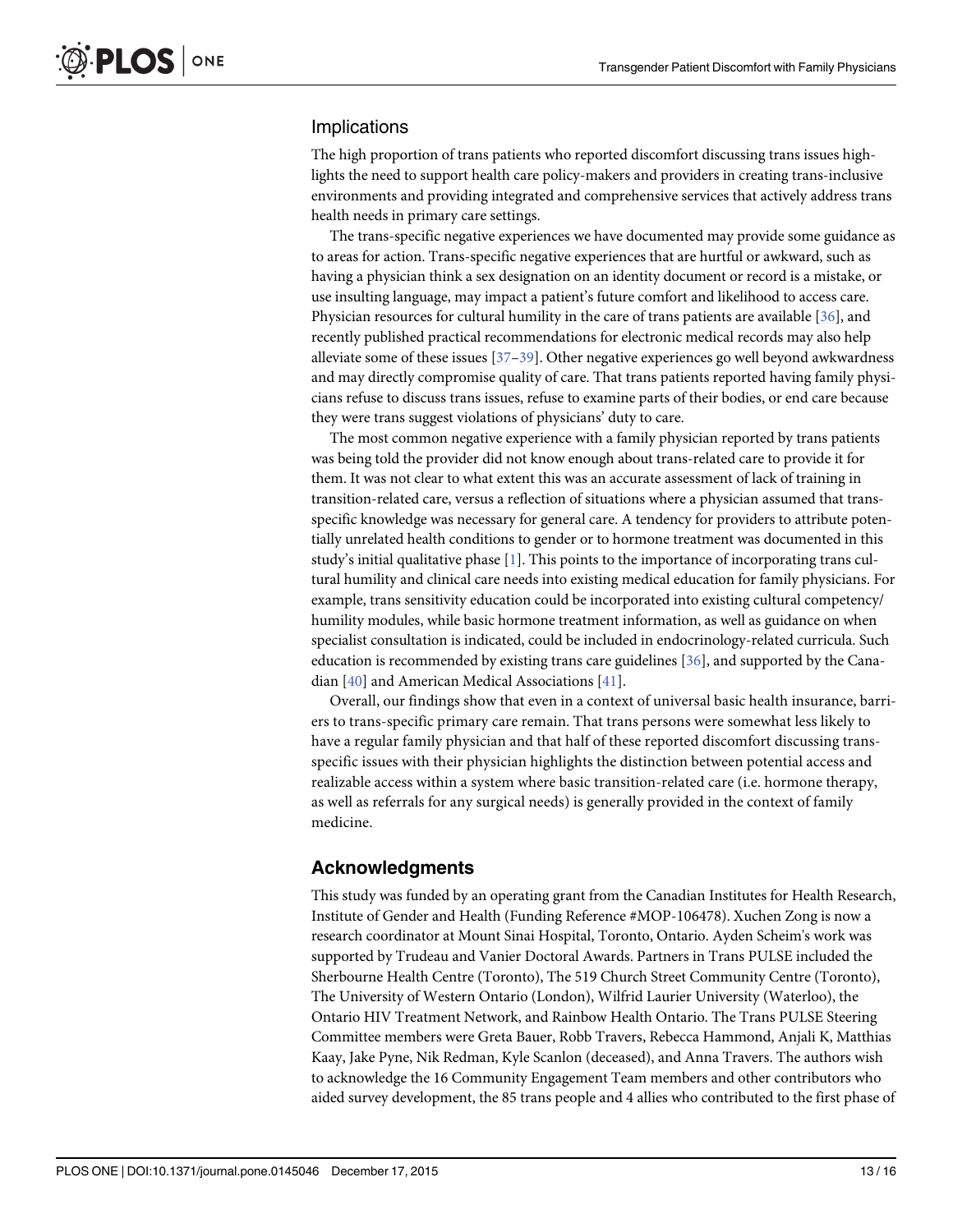<span id="page-14-0"></span>the study that shaped this survey, and the 433 trans people who shared their experiences through their survey participation.

#### Author Contributions

Conceived and designed the experiments: GRB XZ AIS RH AT. Analyzed the data: GRB AIS. Wrote the paper: GRB XZ AIS RH AT. Collected the survey data: GRB RH.

#### **References**

- [1.](#page-2-0) Bauer GR, Hammond R, Travers R, Kaay M, Hohenadel KM, Boyce M. "I don't think this is theoretical; this is our lives": how erasure impacts health care for transgender people. J Assoc Nurse AIDS C. 2009; 20(5): 348–361.
- [2.](#page-2-0) Conron KJ, Scott G, Stowell GS, Landers SJ. Transgender health in Massachusetts: Results from a household probability sample of adults. Am J Public Health.2012; 102(1): 118–122. doi: [10.2105/](http://dx.doi.org/10.2105/AJPH.2011.300315) [AJPH.2011.300315](http://dx.doi.org/10.2105/AJPH.2011.300315) PMID: [22095354](http://www.ncbi.nlm.nih.gov/pubmed/22095354)
- [3.](#page-2-0) Bauer GR, Travers R, Scanlon K, Coleman T. High heterogeneity of HIV-related sexual risk among transgender people in Ontario, Canada: a province-wide respondent-driven sampling survey. BMC Public Health. 2012; 12: 292. doi: [10.1186/1471-2458-12-292](http://dx.doi.org/10.1186/1471-2458-12-292) PMID: [22520027](http://www.ncbi.nlm.nih.gov/pubmed/22520027)
- [4.](#page-2-0) Rotondi NK, Bauer GR, Scanlon K, Kaay M, Travers R, Travers A. Nonprescribed hormone use and self-performed surgeries: "do-it-yourself" transitions in transgender communities in Ontario, Canada. Am J Public Health. 2013; 103(10): 1830–1836. doi: [10.2105/AJPH.2013.301348](http://dx.doi.org/10.2105/AJPH.2013.301348) PMID: [23948009](http://www.ncbi.nlm.nih.gov/pubmed/23948009)
- [5.](#page-2-0) Feldman JL, Goldberg JM. Transgender primary medical care. Int J Transgenderism. 2006; 9(3–4): 3– 34. doi: [10.1300/J485v09n03\\_02](http://dx.doi.org/10.1300/J485v09n03_02)
- [6.](#page-2-0) Poteat T, German D, Kerrigan D. Managing uncertainty: a grounded theory of stigma in transgender health care encounters. Soc Sci Med. 2013; 84: 22–29. doi: [10.1016/j.socscimed.2013.02.019](http://dx.doi.org/10.1016/j.socscimed.2013.02.019) PMID: [23517700](http://www.ncbi.nlm.nih.gov/pubmed/23517700)
- [7.](#page-2-0) Snelgrove JW, Jasudavisius AM, Rowe BW, Head EM, Bauer GR. "Completely out-at-sea" with "twogender medicine": a qualitative analysis of physician-side barriers to providing healthcare for transgender patients. BMC Health Serv Res. 2012; 12: 110. doi: [10.1186/1472-6963-12-110](http://dx.doi.org/10.1186/1472-6963-12-110) PMID: [22559234](http://www.ncbi.nlm.nih.gov/pubmed/22559234)
- [8.](#page-2-0) Obedin-Maliver J, Goldsmith ES, Stewart L, White W, Tran E, Brenman S, et al. Lesbian, gay, bisexual, and transgender-related content in undergraduate medical education. JAMA. 2011; 306(9): 971–977. doi: [10.1001/jama.2011.1255](http://dx.doi.org/10.1001/jama.2011.1255) PMID: [21900137](http://www.ncbi.nlm.nih.gov/pubmed/21900137)
- [9.](#page-2-0) Pong RW, Pitblado JR. Geographic Distribution of Physicians in Canada: Beyond How Many and Where. Ottawa, ON: Canadian Institute for Health Information; 2005. Available: [https://secure.cihi.ca/](https://secure.cihi.ca/free_products/Geographic_Distribution_of_Physicians_FINAL_e.pdf) [free\\_products/Geographic\\_Distribution\\_of\\_Physicians\\_FINAL\\_e.pdf](https://secure.cihi.ca/free_products/Geographic_Distribution_of_Physicians_FINAL_e.pdf). Accessed 9 December 2014.
- [10.](#page-2-0) Asanin J, Wilson K. "I spent nine years looking for a doctor": exploring access to health care among immigrants in Mississauga, Ontario, Canada. Soc Sci Med. 2008; 66(6): 1271–1283. doi: [10.1016/j.](http://dx.doi.org/10.1016/j.socscimed.2007.11.043) [socscimed.2007.11.043](http://dx.doi.org/10.1016/j.socscimed.2007.11.043) PMID: [18194831](http://www.ncbi.nlm.nih.gov/pubmed/18194831)
- [11.](#page-2-0) Suarez-Almazor ME. Patient-physician communication. Curr Opin Rheumatol. 2004; 16(2): 91–95. PMID: [14770091](http://www.ncbi.nlm.nih.gov/pubmed/14770091)
- [12.](#page-2-0) Institute of Medicine (US) Committee on Lesbian, Gay, Bisexual, and Transgender Health Issues and Research Gaps and Opportunities. The Health of Lesbian, Gay, Bisexual, and Transgender People: Building a Foundation for Better Understanding. Washington (DC): National Academies Press (US); 2011.
- [13.](#page-2-0) Bauer GR, Scheim AI, Deutsch MB, Massarella C. Reported emergency department avoidance, use, and experiences of transgender persons in Ontario, Canada: results from a respondent-driven sampling survey. Ann Emerg Med. 2014; 63: 713–720. doi: [10.1016/j.annemergmed.2013.09.027](http://dx.doi.org/10.1016/j.annemergmed.2013.09.027) PMID: [24184160](http://www.ncbi.nlm.nih.gov/pubmed/24184160)
- [14.](#page-2-0) Grant JM, Mottet LA, Tanis J, Harrison J, Herman JL, Keisling M. Injustice at every turn: a report of the National Transgender Discrimination Survey. Washington, D.C.: National Center for Transgender Equality and National Gay and Lesbian Task Force; 2011. Available: [http://www.thetaskforce.org/](http://www.thetaskforce.org/downloads/reports/reports/ntds_full.pdf) [downloads/reports/reports/ntds\\_full.pdf.](http://www.thetaskforce.org/downloads/reports/reports/ntds_full.pdf) Accessed 9 December 2014.
- [15.](#page-2-0) Socias ME, Marshall BDL, Aristegui I, Romero M, Cahn P, Kerr T, et al. Factors associated with health-care avoidance among transgender women in Argentina. Int J Equity Health. 2014; 13(1): 81. doi: [10.](http://dx.doi.org/10.1186/s12939-014-0081-7) [1186/s12939-014-0081-7](http://dx.doi.org/10.1186/s12939-014-0081-7) PMID: [25261275](http://www.ncbi.nlm.nih.gov/pubmed/25261275)
- [16.](#page-3-0) Shires DA, Jaffee K. Factors associated with health care discrimination experiences among a national sample of female-to-male transgender individuals. Health Social Work. May 2015; 40(2): 134–141. PMID: [26027422](http://www.ncbi.nlm.nih.gov/pubmed/26027422)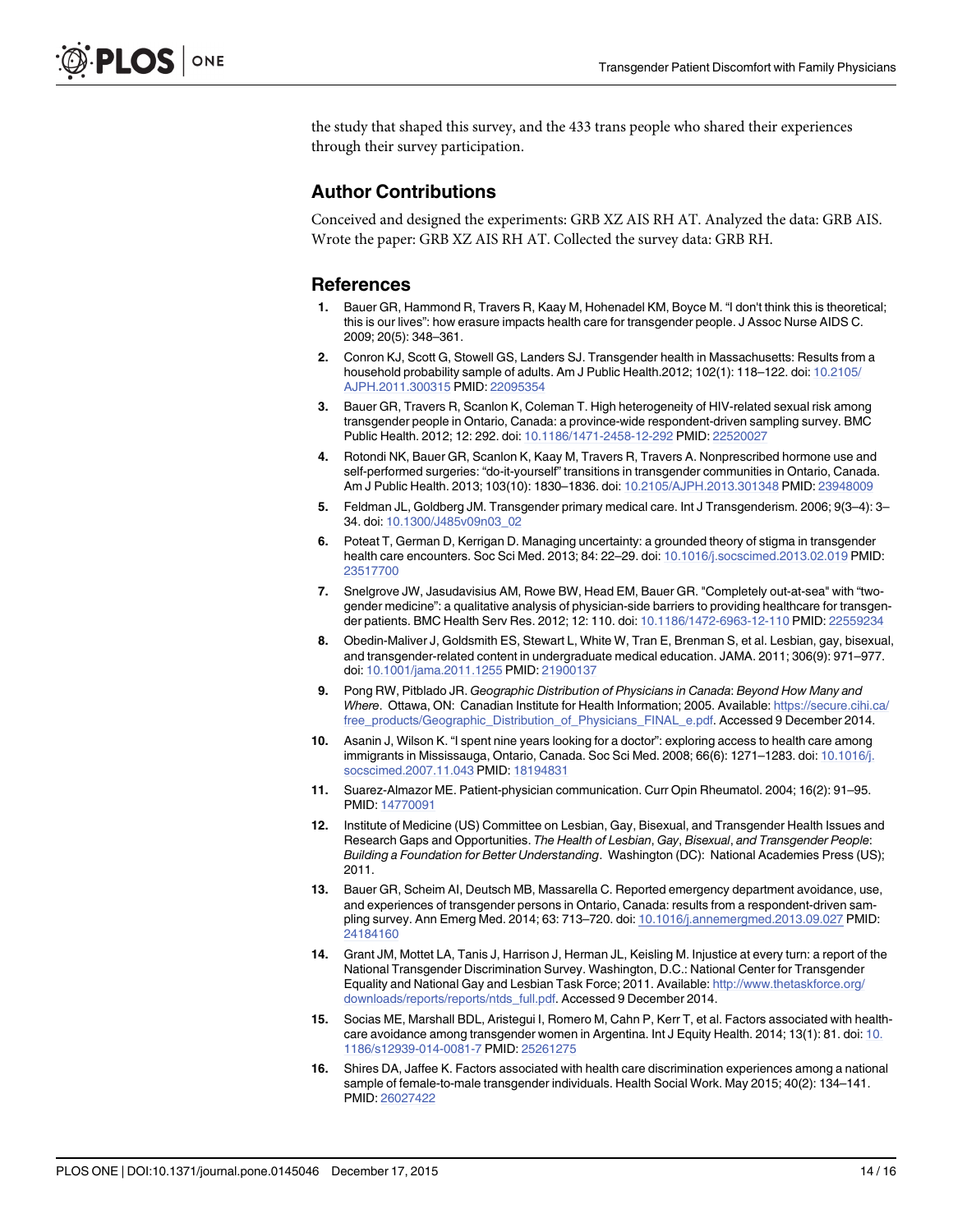- <span id="page-15-0"></span>[17.](#page-2-0) Kattari SK, Hasche L. Differences across age groups in transgender and gender non-conforming people's experiences of health care discrimination, harassment, and victimization. J Aging Health. 2015; Jun 16: Epub ahead of print.
- [18.](#page-3-0) Hendricks ML, Testa RJ. A conceptual framework for clinical work with transgender and gender nonconforming clients: an adaptation of the minority stress model. Prof Psychol- Res Pr. 2012; 43(5): 460– 467. doi: [10.1037/a0029597](http://dx.doi.org/10.1037/a0029597)
- [19.](#page-3-0) Rotondi NK, Bauer GR, Travers R, Travers A. Depression in male-to-female transgender Ontarians: results from the Trans PULSE Project. Can J Community Ment Health. 2011; 30: 113–133.
- [20.](#page-3-0) Rotondi NK, Bauer GR, Scanlon K, Kaay M, Travers R. Prevalence of and risk and protective factors for depression in female-to-male transgender Ontarians: Trans PULSE project. Can J Community Ment Health. 2011; 30: 135–155.
- [21.](#page-3-0) Bauer GR, Pyne J, Francino MC, Hammond R. La suicidabilité parmi les personnes trans en Ontario: implications en travail social et en justice sociale. Service social. 2013; 59(1): 35–62. doi: [10.7202/](http://dx.doi.org/10.7202/1017478ar) [1017478ar](http://dx.doi.org/10.7202/1017478ar)
- [22.](#page-3-0) Baral SD, Poteat T, Strömdahl S, Wirtz AL, Guadamuz TT, Beyrer C. Worldwide burden of HIV in transgender women: a systematic review and meta-analysis. Lancet Infect Dis. 2013; 13(3): 214–222. doi: [10.1016/S1473-3099\(12\)70315-8](http://dx.doi.org/10.1016/S1473-3099(12)70315-8) PMID: [23260128](http://www.ncbi.nlm.nih.gov/pubmed/23260128)
- [23.](#page-3-0) Herbst J, Jacobs E, Finlayson T, McKleroy V, Neumann M, Crepaz N. Estimating HIV prevalence and risk behaviors of transgender persons in the United States: a systematic review. AIDS Behav. 2008; 12 (1): 1–17. doi: [10.1007/s10461-007-9299-3](http://dx.doi.org/10.1007/s10461-007-9299-3) PMID: [17694429](http://www.ncbi.nlm.nih.gov/pubmed/17694429)
- [24.](#page-3-0) Coleman E, Bockting W, Botzer M, Cohen-Kettenis P, DeCuypere G, Feldman J, et al. Standards of care for the health of transsexual, transgender, and gender-nonconforming people, version 7. Int J Transgenderism. 2012; 13: 165–232. doi: [10.1080/15532739.2011.700873](http://dx.doi.org/10.1080/15532739.2011.700873)
- [25.](#page-3-0) Heckathorn DD. Respondent-driven sampling: a new approach to the study of hidden populations. Soc Probl. 1997; 44(2): 174–199.
- [26.](#page-3-0) Heckathorn DD. Respondent-driven sampling ii: deriving valid population estimates from chain-referral samples of hidden populations. Soc Probl. 2002; 49(1): 11–34.
- [27.](#page-5-0) Ontario Human Rights Commission. Policy and Guidelines on Racism and Discrimination. Available: <http://www.ohrc.on.ca/en/policy-and-guidelines-racism-and-racial-discrimination>. Accessed 19 October 2015.
- [28.](#page-5-0) Marcellin RL, Bauer GR, Scheim AI. Intersecting impacts of transphobia and racism on HIV risk among trans persons of colour in Ontario, Canada. Ethnic Inequal Health Soc Care. 2013; 6(4): 97–107. doi: [10.1108/EIHSC-09-2013-0017](http://dx.doi.org/10.1108/EIHSC-09-2013-0017)
- [29.](#page-5-0) Scheim AI, Bauer GR. Sex and gender diversity among transgender persons in Ontario, Canada: results from a respondent-driven sampling survey. J Sex Res. 2015, 52(1): 1–14. doi: [10.1080/](http://dx.doi.org/10.1080/00224499.2014.893553) [00224499.2014.893553](http://dx.doi.org/10.1080/00224499.2014.893553) PMID: [24750105](http://www.ncbi.nlm.nih.gov/pubmed/24750105)
- [30.](#page-5-0) SAS Institute Inc. SAS Version 9.3. Cary, NC; 2012.
- [31.](#page-5-0) Volz E, Heckathorn DD. Probability-Based Estimation Theory for Respondent-Driven Sampling. J Off Stat. 2008; 24: 79–97.
- [32.](#page-5-0) RTI Institute. SUDAAN Version 11.0.1. Research Triangle Park, NC; 2013.
- [33.](#page-5-0) Bieler GS, Brown GG, Williams RL, Brogan DJ. Estimating model-adjusted risks, risk differences, and risk ratios from complex survey data. Am J Epidemiol. 2010; 171(5): 618–623. doi: [10.1093/aje/kwp440](http://dx.doi.org/10.1093/aje/kwp440) PMID: [20133516](http://www.ncbi.nlm.nih.gov/pubmed/20133516)
- [34.](#page-9-0) Statistics Canada. Access to a Regular Medical Doctor, 2011. 2012. Available: [http://www.statcan.gc.](http://www.statcan.gc.ca/pub/82-625-x/2012001/article/11656-eng.htm) [ca/pub/82-625-x/2012001/article/11656-eng.htm](http://www.statcan.gc.ca/pub/82-625-x/2012001/article/11656-eng.htm). Accessed 21 May 2012.
- [35.](#page-9-0) Bradford J, Reisner SL, Honnold JA, Xavier J. Experiences of transgender-related discrimination and implications for health: results from the Virginia Transgender Health Initiative Study. Am J Public Health. 2013; 103(10): 1820–1829. doi: [10.2105/AJPH.2012.300796](http://dx.doi.org/10.2105/AJPH.2012.300796) PMID: [23153142](http://www.ncbi.nlm.nih.gov/pubmed/23153142)
- [36.](#page-13-0) Goldberg J, Simpson JA, Ashbee O, Lindenberg D. Recommended Framework for Training in Transgender Primary Medical Care. Vancouver Coastal Health; 2006. Available: [http://transhealth.vch.ca/](http://transhealth.vch.ca/resources/library/tcpdocs/training-primcare.pdf) [resources/library/tcpdocs/training-primcare.pdf](http://transhealth.vch.ca/resources/library/tcpdocs/training-primcare.pdf). Accessed 15 September 2012.
- [37.](#page-13-0) Deutsch MB, Bucholz D. Electronic health records and transgender patients—practical recommenda-tions for the collection of gender identity data. J Gen Intern Med. 2015; 30(6): 843-847. doi: [10.1007/](http://dx.doi.org/10.1007/s11606-014-3148-7) [s11606-014-3148-7](http://dx.doi.org/10.1007/s11606-014-3148-7) PMID: [25560316](http://www.ncbi.nlm.nih.gov/pubmed/25560316)
- 38. Callahan EJ, Sitkin N, Ton H, Eidson-Ton WS, Weckstein J, Latimore D. Introducing sexual orientation and gender identity into the electronic health record: one academic health center's experience. Acad Med. 2015; 90(2): 154–160. PMID: [25162618](http://www.ncbi.nlm.nih.gov/pubmed/25162618)